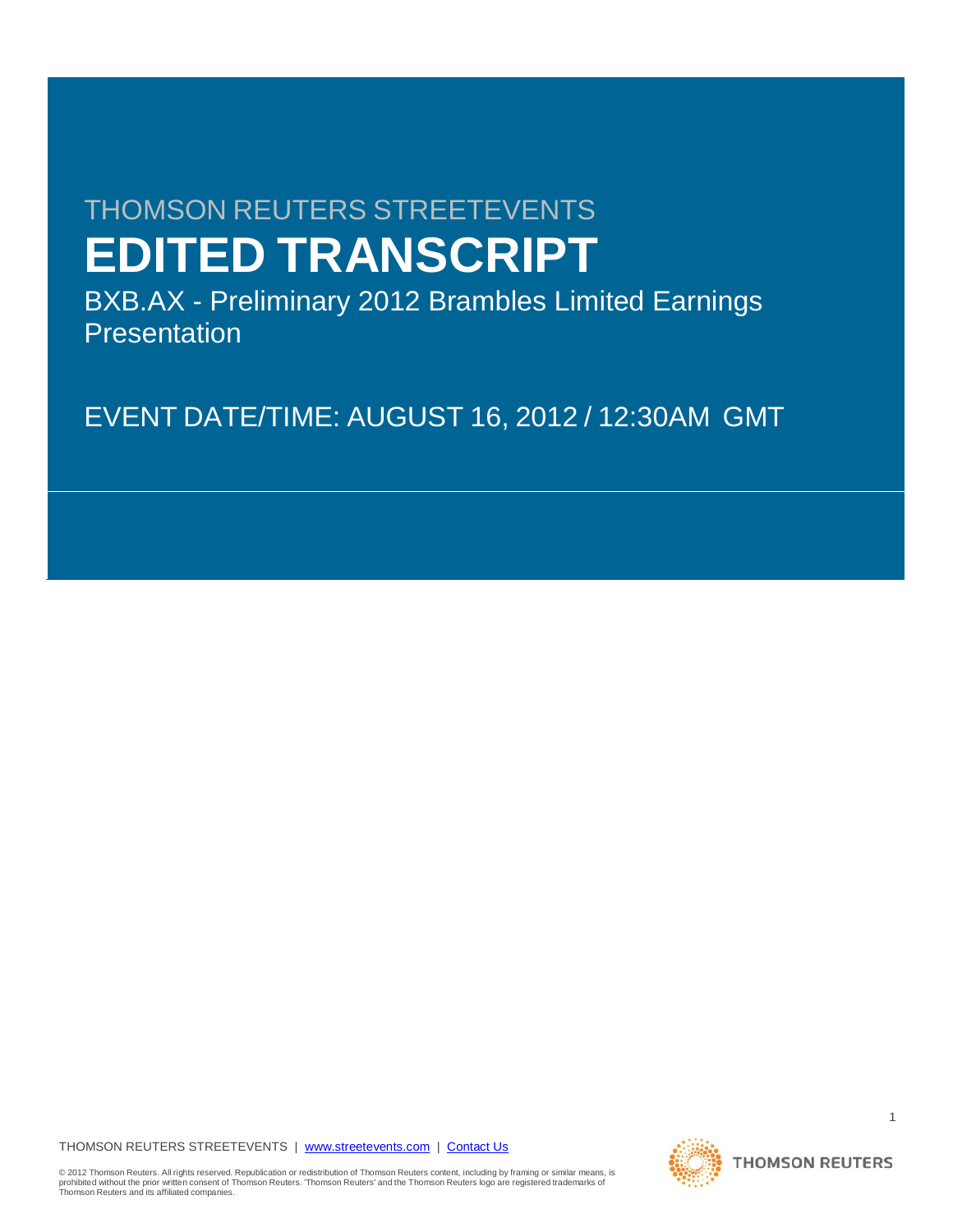#### **CORPORATE PARTICIPANTS**

**Tom Gorman** *Brambles Limited - CEO* **Greg Hayes** *Brambles Limited - CFO*

### **CONFERENCE CALL PART ICIPANTS**

**Matthew Spence** *Merrill Lynch - Analyst* **Russell Shaw** *Macquarie - Analyst* **Scott Carroll** *JP Morgan - Analyst* **Scott Ryall** *CLSA - Analyst* **Andrew Gibson** *Goldman Sachs - Analyst* **Simon Mitchell** *UBS - Analyst* **Cameron McDonald** *Deutsche Bank - Analsyt* **Matt Crowe** *CBA - Analyst* **David Fraser** *Nomura Securities - Analyst* **Scott Kelly** *Morgan Stanley - Analyst*

### **PRESENTATION**

#### **Tom Gorman** *- Brambles Limited - CEO*

Well, good morning everyone. I'm Tom Gorman, I'm the CEO of Brambles, and I'd like to thank you for joining us this morning. I'm going to start today's presentation with an overview of the key issues and a summary of the highlights of our 2012 results. Greg, our CFO, will then walk you through the financial results in more detail before I return to the stage and discuss the context and the outlook for the future.

So firstly, let's get into the business update. One of the key messages for today is that we have met our profit guidance. Our underlying results of \$1.01 billion at actual exchange rates translates to \$1.061 billion at 30 June 2011 foreign exchange rates, and that amount is in the range of our guidance, and if you recall we gave our guidance at June 2011 exchange rates. Now to give you an idea of how much currency has moved in 12 months, please note that at 30 June 2012 foreign exchange rates, our results would be about \$90 million and that number would total \$972 million, and mostly this is because of the weakness in the Euro relative to the US dollar. This is relevant to our guidance which I will come to shortly.

The second key message for us today is that despite the weak economic environment, we expect to keep growing and we are going to continue to invest to deliver that growth. We will keep developing and improving our businesses and we will keep investing in the expansion of our pooling solutions operations. That means expanding in new and underpenetrated segments, rolling out new products and services, and of course entering new countries. We are forecasting underlying profit in FY13 in the range of \$1.01 billion to \$1.07 billion. Now this forecast again is at 30 June 2012 foreign exchange rates. Our guidance represents growth of 4% to 10% on the FY12 results, which as I said previously, was \$972 million, again at a common exchange rate of 30 June 2012.

On the next slide I'll discuss the 2012 highlights in a bit more detail. Our underlying profit for the year was within the range we forecast 12 months ago which we tightened, if you might recall, at the half-year result in February. We achieved constant currency sales revenue growth in all segments, which was in line with our guidance and we delivered our specific sales targets in RPCs, Containers and emerging markets, our three focus areas for growth. We delivered our efficiencies as forecast as well, and these came from the new global Pallet structure, from integrating IFCO and of course from streamlining Recall. Our business improvement program in the US which we refer to as Better EveryDay continued to deliver improved customer outcomes and to deliver the planned efficiencies. What we didn't do last year was sell Recall but our decision to cancel the divestment process in June was predominantly a result of deteriorating capital markets conditions increasing the execution risk on the transaction.

It was always our view and remains our view today that a strong and profitable business such as Recall should only be divested if a transaction that represented value and certainty for shareholders was available. I'll now comment briefly on the headline numbers in our results. Our key financial outcomes shown on the slide -- shown

#### THOMSON REUTERS STREETEVENTS | [www.streetevents.com](http://www.streetevents.com/) | [Contact Us](http://www010.streetevents.com/contact.asp)

© 2012 Thomson Reuters. All rights reserved. Republication or redistribution of Thomson Reuters content, including by framing or similar means, is prohibited without the prior written consent of Thomson Reuters. 'Thomson Reuters' and the Thomson Reuters logo are registered trademarks of Thomson Reuters and its affiliated companies.

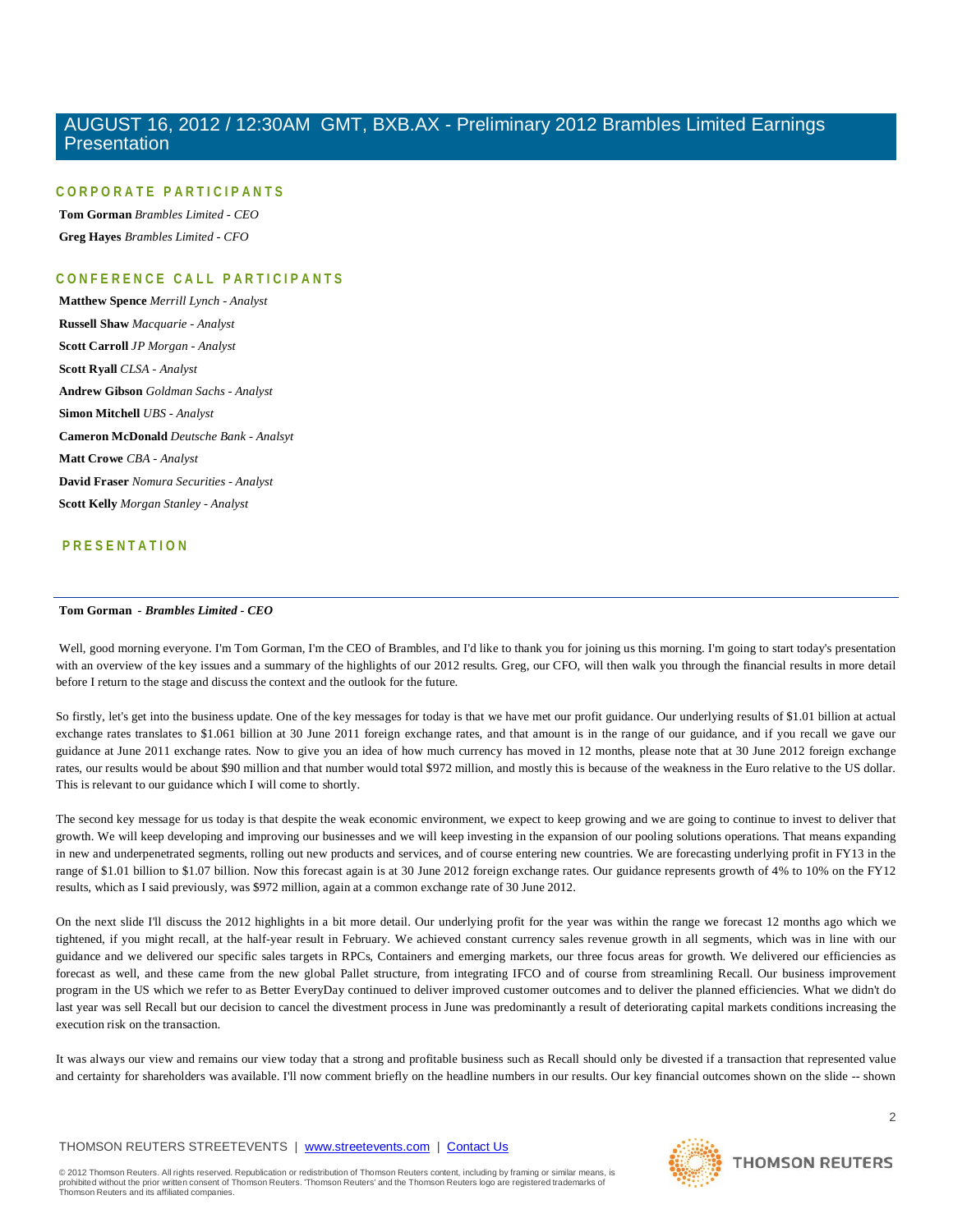on this slide for our recorded results are at actual foreign exchange rates and prior to any adjustments for the acquisitions that we have made over the past year. Greg's commentary will adjust for these acquisitions and also adjust for currency. When either Greg or I use the term, dollars, from here on we are talking in terms of US dollars, of course unless otherwise noted. As you can see from this slide our growth momentum was strongly positive in 2012. Sales revenue was up 20% in the period to more than \$5.6 billion. Operating profit was up 16% to \$939 million and underlying profit, which excludes significant items, was up 18% to \$1.01 billion.

Basic earnings per share, which is also shown on an underlying profit basis, was up 16% to \$0.421. We held our dividend at AUD0.26 for the year on an expanded equity base after the rights issue with AUD0.13 per share declared for each of the interim and final dividends. The franking rate for the final dividend is up to 30% and that's an increase from 20%. A major driver for our performance continues to be our ability to win new business. The next slide will now show our market share improvement by segment. Those of you that have been following us for any length of time will know that we use a measure called net new business wins to illustrate the contribution of market share growth to our sales in any given period. We use the concept of net annualised new business to illustrate the value of new business won on an ongoing basis.

Now, these figures are presented pro forma for any acquisitions and what I mean by that is that the growth that we're showing is growth that we have generated since acquiring the businesses. As this slide shows, our new business growth was again very strong in the 2012 financial year contributing \$184 million in the year. Now, the annualised value of \$314 million is almost 6% of our total 2012 sales revenue. Highlights include the growth in the Americas region of the Pallet segment which reflects win-backs of key customers in the USA such as PepsiCo, a substantial contract win in Canada with Coca-Cola, and of course continued growth in our Latin American markets.

I'd now like to walk you through the results highlights of each of our operating segments. I'll start with the Americas region. Now, the Americas region, the Pallet segment, we have remained committed to our plan which we announced over three years ago and that plan is now delivering strongly with growing momentum in terms of sales, customer engagement and return on both sales and capital. Sales revenue was up sharply in the year and that was primarily a result of some great customer wins including Pepsi and other win-backs from IGPS, good growth in Canada and our continued profitable expansion in Latin America. Our Pallet services acquisitions, which is IFCO Pallet Management Services in the US and Paramount Pallet in Canada, have been integrated smoothly and are providing us not only with stronger asset management expertise but also opportunities to cross sell and to offer our customers a more complete service proposition.

Now, key wins in the second half included the Coke Canada contract that I mentioned on the last slide, the win-backs from IGPS, and this includes Sunny Delight in the US, apple sauce and fruit juice company, Mott's, in the US as well and strong wins across the PMS business. The sales growth, and that is along with our delivery of the Better EveryDay program, the operations and logistics efficiencies that we're delivering as well as the network optimisation synergies between the CHEP and IFCO operations, all this together means that we are delivering strong increases in profits and margins. I'm very pleased to report a strong increase in return on capital invested in the Americas and this came through particularly in the second half of the year. This improvement reflected not only increased profitability but also some modest - but I have to say encouraging --improvements in asset control that we are now achieving as a result of the various targeted programs the team in the US has been running.

Now, let me turn our attention to Europe, Middle East and Africa and again I'll talk about the Pallets segment of that region. This still remains a more challenging part of the world for CHEP as a result of both economic conditions in Western Europe and the cost of growing the business in new markets in this region. Despite this, however, and despite the weaker Euro we still delivered a modest increase in sales revenue in 2012 with Western Europe sales revenue stable despite the volatility and the particular weakness that we're seeing in our second largest market, which is Spain. At the same time we continue to deliver strong growth in the developing market regions of Central and Eastern Europe and Middle East, Africa.

In line with our announcement that we would enter seven new Central and Eastern European countries in the year, in July we finalised a contract with Procter & Gamble in those regions. This is not included in the wins that we recorded in the FY12 year. Now, meanwhile, some of our biggest names in -- some of the biggest names in consumer goods, names such as Colgate-Palmolive and Henkel, are the latest to join our system in our fast-growing Turkish business. We also won our first business in Estonia recently and we continue to add major customers in the mid-Europe region that includes Germany and Scandinavia. Although underlying profit was down 9% for the year in EMEA as a result of the cost pressures which we discussed at the first half, there was an improvement in margins in the second half versus the first half as a result of the actions that we have taken to generate those efficiencies. That is also in line with the information that we shared with you at the half-year.

As we indicated at the Investment Market Briefing in Zurich which we held in March, we are committed to delivering a 200 to 300 basis point improvement in underlying profit margins by the end of the 2014 financial year. We are committing to that margin improvement despite the fact that the growth programs that we are pursuing in EMEA in many cases require considerable upfront investment and are therefore not initially as profitable as the highly developed operations in countries such as the UK and Spain. Now, in those countries like for like volume and pricing growth is considerably more challenging at the present.

Moving on to Asia-Pacific. The Asia-Pacific Pallets business delivered a robust result with solid performance in Australia and New Zealand and continued strong growth in our Asian operations. Some of our key second-half business wins are listed on the slide including the Swire Coca-Cola bottling plant in China and a number

#### THOMSON REUTERS STREETEVENTS | [www.streetevents.com](http://www.streetevents.com/) | [Contact Us](http://www010.streetevents.com/contact.asp)

© 2012 Thomson Reuters. All rights reserved. Republication or redistribution of Thomson Reuters content, including by framing or similar means, is<br>prohibited without the prior written consent of Thomson Reuters: 'Thomson R Thomson Reuters and its affiliated companies.

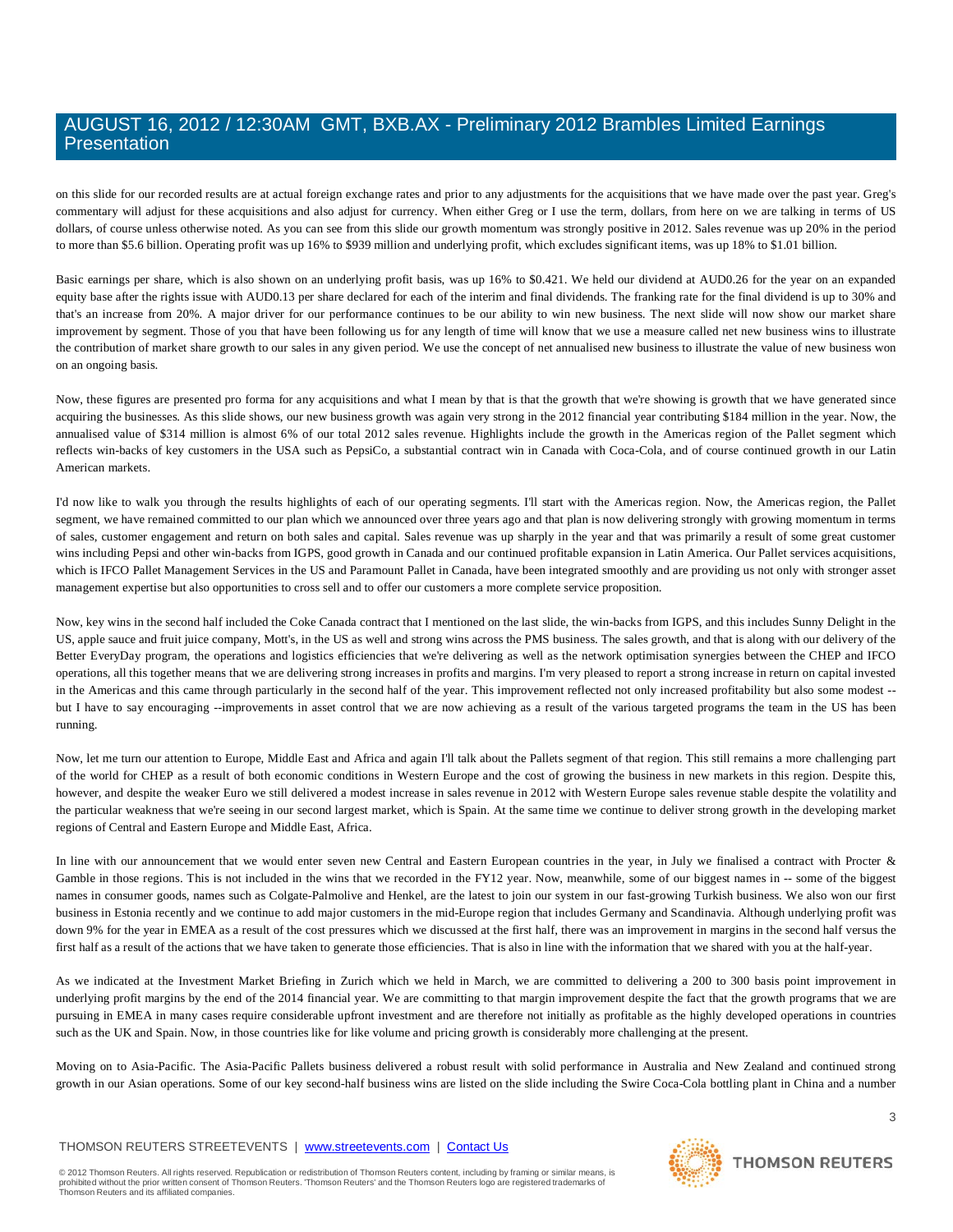of leading food, consumer goods and logistics companies throughout the Asia region. Our underlying profit result with relatively modest growth reflects both the margin differential between the mature businesses in Australia and New Zealand and the faster growing businesses in Asia and also reflects the non-recurrence of some one-off gains that occurred in the prior corresponding period in Australia. Our China operations were profitable in the fourth quarter and that, too, is in line with our guidance. Let me now move away from the Pallets business and talk to you about RPCs, Containers and Recall. RPCs delivered a 15% pro forma constant currency sales revenue growth that we forecast. Although given the weaker Euro this growth translated to 13% at actual exchange rates.

The statutory growth numbers are extremely high and these are high as a result of the fact that Brambles only owned the IFCO business for three months in the 2011 financial year and obviously '12 has a full year of the IFCO results. As Karl Pohler discussed at the Investment Market Briefing which was held in Zurich in March, there are really three key drivers for our business growth. These include filling out additional product lines for the retailers that we already serve, entering or expanding in new product or underpenetrated regions and thirdly providing new products. We are experiencing continued strong progress with our North American expansion, in particular with retailers such as Kroger and Safeway in the US and Loblaw's in Canada. We added new business in the second half with a number of leading European retailers as shown on this slide. Pro forma underlying profit growth was 16% in the year.

Now, onto Containers. The Containers business is a mix of businesses with different levels of maturity, different levels of profitability and different growth expectations. Total sales revenue growth was 18%, which included the contribution of a number of acquisitions. Now, these acquisitions were also the main driver of the doubling of the sales revenue that we delivered in our new Containers businesses and that includes CHEP Aerospace Solutions, the US intermediate bulk Container operations and our US automotive operations. These businesses are generating strong sales growth and we will continue to invest in growing them for the long term albeit the US automotive business is growing a little bit more slowly than we had originally expected. Our pre-existing Container businesses, which have strong profitability, continue to perform solidly.

In Europe we are still growing as our automotive operations expands eastward and adds additional complex assembly customers in segments outside of automotive. These segments primarily are in the white goods space. It was a challenging year for the Australian Containers operation as a result of some industry issues in the automotive sector here while CCC had relatively low levels of customer activity and that contributed to a flat result for the CCC business. I'll now close with some comments on Recall and then I'll hand off to Greg. Now, while the divestment process for Recall attracted a lot of attention in the period I am very pleased to report that our Recall team continues to deliver extremely professionally for our customers.

That translated to another solid increase in sales revenue with both new business wins and like for like volume increases contributing. We delivered the cost efficiencies that we set out to achieve at the start of the year and that translated to a very strong increase in underlying profit. There was a fall in paper prices during the year and there was also some declines in volumes which did impact the secure destruction services business. The \$174 million profit result which is shown translates to \$182 million at 30 June 2011 FX rates, and this is within the guidance range that we shared with the market 12 months ago. Let me now hand off to Greg to discuss the results in more detail. Thank you.

#### **Greg Hayes** *- Brambles Limited - CFO*

Thank you, Tom and welcome, everybody. Let me begin with an overall summary and consistent with prior year results sessions unless otherwise stated I'll be using constant currency comparisons to explain the growth year-on-year.

In addition, you'll note that we have one important presentational change. In our half-year accounts we disclosed Recall as a discontinued operation because of the intention at the time to sell the business. As we have retained Recall it's now presented within continuing operations for the full year. Now, from this slide you can see sales revenue from continuing operations for Brambles for the year was up 22% partly as a result of acquisitions. On a pro forma basis, assuming we owned these acquired businesses for all of the corresponding period sales revenue was up 7%. All regions delivered increased sales a large part of which came from the \$184 million of new business wins which Tom's already mentioned. This contributed 3.5% or about half of the pro forma sales revenue growth.

The impact of wins in the second half of the year of \$128 million was a pleasing improvement on the \$56 million in the first half, demonstrating our accelerating growth and our continued ability to win new business in uncertain economic times. Now, organic sales grew strongly in RPCs and Containers but was relatively low across the Pallet segment especially in the developed markets. Underlying profit, which excludes significant items, was up 20% or 11% on a pro forma basis. Now, this profit outcome reflects the contribution of hard sales across all businesses. Margin improvements in the Americas region of the Pallet segment reflected the continued reduction of net costs associated with the Better EveryDay program. Efficiency savings have also been achieved as part of our global Pallets and operations initiatives and the IFCO integration.

At the group level the improvement in the Americas Pallets was offset by inflationary pressures in Western Europe Pallets and the cost of investing in future growth in emerging markets, RPCs and Containers. Recall delivered a strong profit improvement primarily because of efficiencies created following restructuring that occurred at

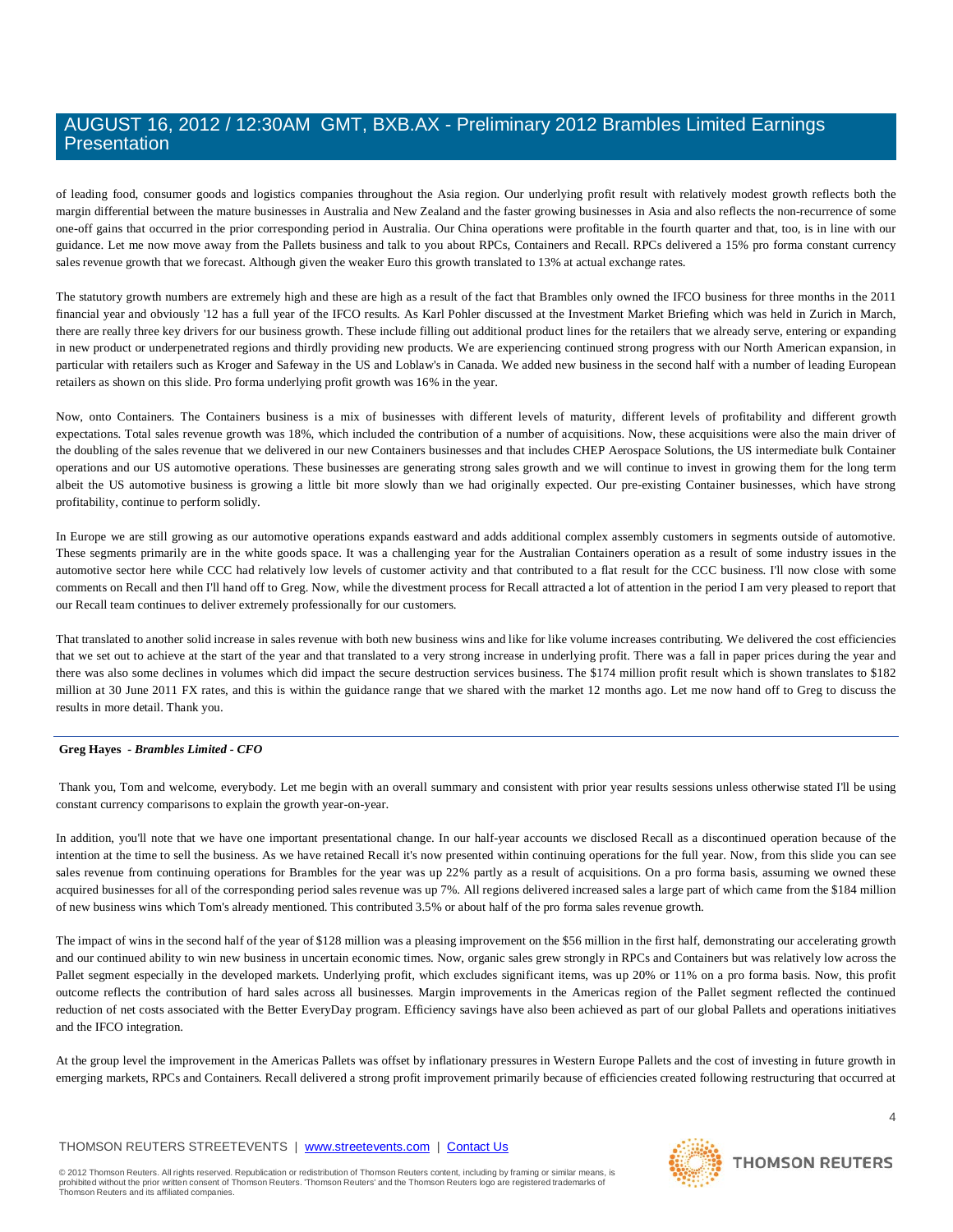the start of last financial year. Across all of Brambles, profit before tax increased 17%. Interest expense was \$25 million higher than the prior year primarily because of funding costs for the IFCO transaction that occurred in March 2011 while profit after tax increased by 23%. Now, the effective tax rate of 27% was lower than the prior corresponding period because of an improved tax outcome in our CHEP China business and in the Netherlands.

Now, this waterfall chart shows that sales revenue grew 22% on a constant currency basis from \$4.7 billion to \$5.7 billion. Now, we are showing \$678 million of pro forma sales revenue in the prior corresponding period and \$22 million in FY12 to make it easier to illustrate the elements that make up our 7% pro forma constant currency sales revenue growth. Now, that \$678 million reflects a full year of IFCO and the smaller acquisitions we made in the last two years or the \$22 million is annualising the results of the smaller acquisitions we made this year, being Paramount Pallet and Driessen services. Now, pricing and mix rose a little more than 1%, impacted by the continued subdued conditions in our more mature markets and minimal price growth in RPCs and Containers. Having said that, this was an improvement on what we have seen in recent years.

Organic growth of 2% was primarily driven by the IFCO RPCs business which has been expanding with existing customers in both the US and Europe. Organic growth in our largest Pallet markets of the US and Western Europe was subdued. The US achieved minor organic growth while Western Europe organic sales fell 2% because of the struggling economies. Net new business wins, as we've already seen, contributed 3.5% of our pro forma sales growth with all segments and regions contributing. Now, looking at Pallet sales in total, across our group they increased 15% on the prior comparable period. Not surprisingly, the inclusion of IFCO Pallet Management Services in the US contributed 8% of this growth and Paramount Pallet sales 1%. On a pro forma basis America's sales grew 7%.

CHEP USA delivered 5% growth with strong new business wins, as Tom has discussed, and on a pro forma basis including Paramount in both years Canada delivered 6% growth. Latin America continued to perform strongly, delivering 18% growth. Organic volume was up 2% largely driven by the growth in Pallet management services Canada and Latin America. In EMEA sales were up 4%. Now, within this result Western Europe was up 2%, Central and Eastern Europe up 37% and Middle East and Africa up 14%. EMEA organic volumes fell 1% as declines in volumes in Spain, in particular, more than offset volume growth in other developed European countries. Central and Eastern Europe organic volumes grew 10% and Middle East and Africa grew by 5%.

In the Asia-Pacific Pallets business sales were up 7% mainly as a result of growth in the fast-moving consumer goods sector, in our emerging Asian operations. Australia and New Zealand achieved a modest 4% sales growth. I'll now turn and look at the profitability in each of the Pallet regions and I'll start with the Americas region. Now, to assist comparability we have included the EBIT reported by IFCO Pallet Management Services in the 2011 financial year as pro forma reduced by the amortisation we have since incurred as a result of the acquired intangible assets. Overall in the Americas operating profit increased 21% on a pro forma basis.

Operating profit margins when adjusted for Pallet Management Services improved by 2% to over 20% (technical difficulty). Now, there is an appendix which details that calculation. Volume, price and mix contributed \$76 million of additional profit while the Better EveryDay program delivered \$32 million of efficiencies in line with our expectations. The global Pallet efficiencies achieved the expected \$10 million of savings and the integration of IFCO Pallet Management Services achieved its first \$5 million of efficiencies. Direct costs increased \$40 million principally related to higher transportation costs in addition to higher costs for lumber, asset recovery, retailer reimbursements and depreciation. The \$5 million of emerging market expansion relates to our increased investments in Latin America. Now significant items represent the cost of restructuring the Americas business during this financial year associated with the relocation of the Americas head office from Orlando to Atlanta.

Now, moving on to EMEA, operating profit from Pallets fell compared with the 2011 financial year despite an increase in sales which (inaudible) \$36 million of volume price in mixed benefit. As per previous guidance we spent an additional \$10 million in the year investing in the quality of the Pallet pool which is ageing on average as growth has slowed. It should be noted that there is no incremental quality spend forecast in the 2013 year. As we said at the half-year results the EMEA business has experienced a number of inflationary pressures which it was not able to fully offset through efficiencies or pass on to customers in pricing amid a challenging economic and competitive environment. Now, during the second half of the year we did achieve an increased level of efficiencies which sets us up well for future savings and margin improvement which we expect will materialise fully during financial year 2014.

As you can see from the chart there was \$27 million of cost inflation for the full year which included \$18 million for lumber and fuel. There was also \$4 million of indirect salary inflation. Now, we continue to invest in the Central and Eastern Europe and Middle East and Africa business units in the period. The \$7 million of expansion costs shown here includes the costs required to establish that growth. Other costs are mainly reduced Pallet compensations in the year resulting from improved audit outcomes across out customer portfolio. Now, significant items reflect the costs of changes to the CHEP South Africa pension scheme which we disclosed at the first half.

So then moving on to Asia-Pacific there was a 7% sales growth contributing \$15 million of growth in a volume price and mix. There was a \$6 million increase in cost inflation related to fuel and salaries and again we invested \$4 million in the emerging markets of Asia to support the growth in that region. Now, the \$7 million of other incremental costs mainly relates to one-off insurance recoveries during the 2011 financial year related to the floods at the beginning of 2011 in Queensland, which we showed in this category last year, and this was partially offset by cost efficiencies achieved this financial year. Now, if we can move on to the RPC segment we can see

#### THOMSON REUTERS STREETEVENTS | [www.streetevents.com](http://www.streetevents.com/) | [Contact Us](http://www010.streetevents.com/contact.asp)

© 2012 Thomson Reuters. All rights reserved. Republication or redistribution of Thomson Reuters content, including by framing or similar means, is<br>prohibited without the prior written consent of Thomson Reuters: 'Thomson R Thomson Reuters and its affiliated companies.

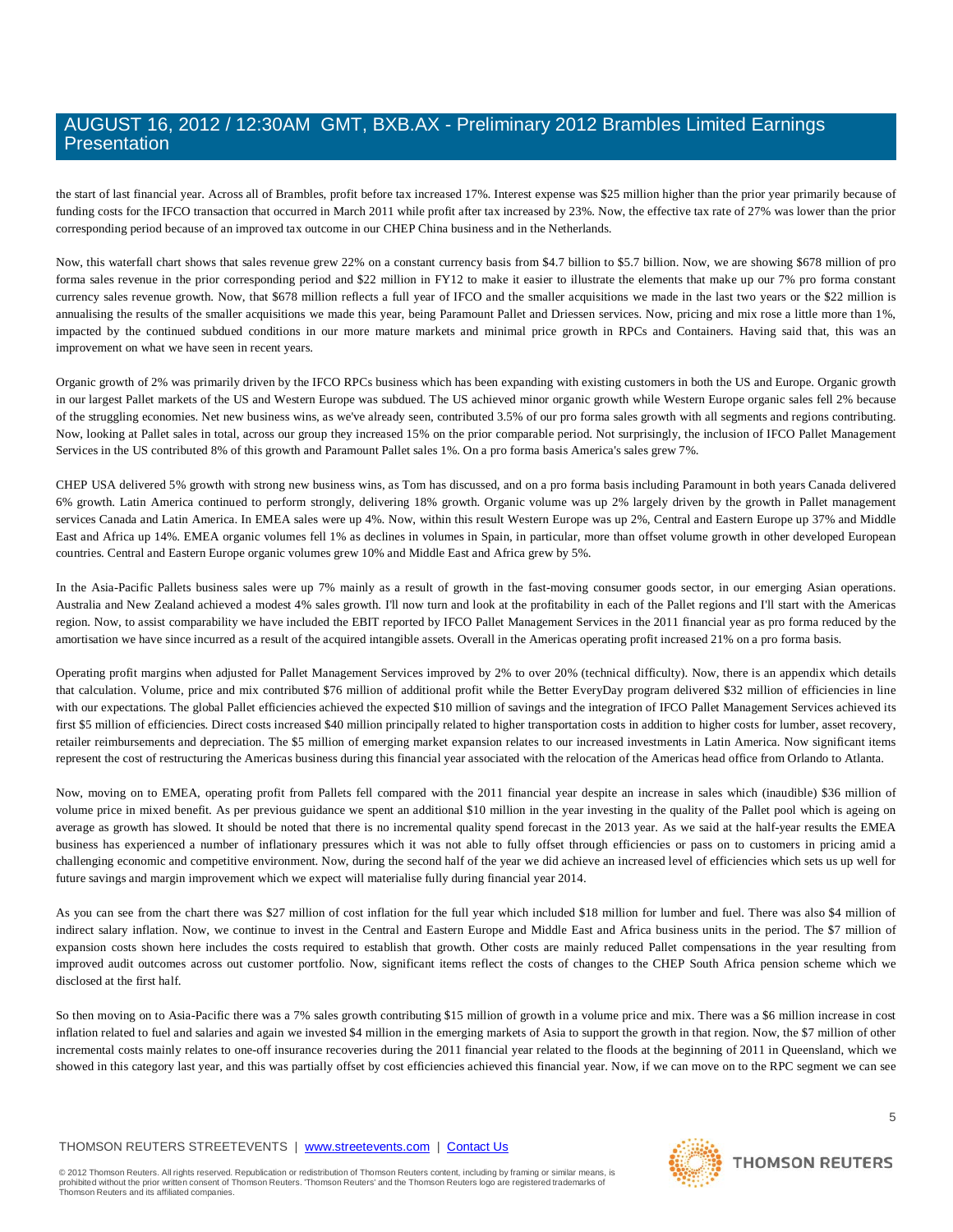sales revenue increased from \$310 million to \$760 million mainly because of the contribution from IFCO. On a pro forma basis including results for IFCO in the corresponding period sales rose a solid 15% as Tom has indicated in line with our previous guidance.

All the IFCO regions contributed to this growth as IFCO increased its penetration with the existing customers, continued to convert new retailers from disposable solutions to RPCs, and introduced new products. The CHEP ANZ and CHEP South Africa RPC businesses also continued to grow healthily. Underlying profit on a pro forma basis increased 15% (sic -- see slides 19%) and margins remained at 17% despite an increase in logistics reimbursement costs to retailers. Now, on this slide we show a pro forma profit comparison for RPCs. Operating profit in the 2011 financial year which, included just a three month contribution from IFCO, was \$28 million. The pro forma adjustment incudes the pre-acquisition IFCO EBIT in 2011 which we have adjusted for the amortisation expense we are now incurring related to nongoodwill intangibles.

The depreciation expense for the year was comparable to the pro forma for the previous year. It should be noted that during the year we have worked through aligning the IFCO depreciation policy in all regions to be consistent with that of CHEP. This created some fluctuations in the expense between the first and second half, however the full-year expense is indicative of the run rate you should now expect for 2013. As you can see from the chart the 15% sales growth achieved in the business contributed \$33 million of profit. Following the integration of the CHEP Europe RPCs business within IFCO the \$5 million of synergy efficiencies that we signalled has been achieved. With indirect costs there has been an increase in logistics reimbursement to retailers and also an increase in depreciation expense from the growing pool.

Other costs include small increases in personnel costs and allocations of support costs from Brambles HQ. Significant items which relate to costs incurred in both years associated with the integration of the IFCO business with CHEP have fallen \$9 million.

Now moving onto Containers, the sales revenue here grew 5% on a pro-forma basis. Growth in the automotive sector reflected strong organic growth in Europe, in particular in Germany and the UK. Sales in the catalyst and chemical Container business were flat with many customers delaying major shutdowns. The newly acquired intermediate bulk Container business in the US and our new aerospace solutions operations have contributed strongly to the sales growth in Brambles. Operating profit in the Containers segment was down 11%.

Now this slide on profitability for the Containers business is not on a pro-forma basis due to the complexities of showing a meaningful trend when combining many different acquisitions, so we've left it at actual. Sales growth across the Containers businesses delivered \$9 million of additional volume, price and mix. This was offset by additional direct costs incurred in relation to fuel increases, additional pooling equipment relocations in Europe and depreciation on the larger pools. We invested \$8 million for future expansion in this business. This included the cost of a new management team for global Containers and the aerospace solutions division.

Now moving on to Recall, this business achieved a 4% sales growth with improvement in all regions, reflecting ongoing growth in the storage of physical and digital information. Carton volumes grew 4% with expansion from new business wins in all markets and organic growth in the Americas. Growth in Recall's rest of the world region was low as it was impacted by a reduction in document management solutions activity in Australia in particular. Secure destruction services sales were down 6% on the prior year due to lower paper prices and lower volumes in the Americas. We've included a chart on paper prices as we ordinarily do for North America in the appendix for your use.

Underlying profit improved 19% due to sales growth and cost savings resulting from restructuring activities that occurred at the beginning of the year. The underlying profit margin improved two percentage points on a constant currency basis to around 21%. Now significant items include the cost of restructuring activity in July and August last year.

Now this is a waterfall chart showing the components of Recall's operating profit. The primary moves being the aforementioned significant items and the savings that resulted. Volume, price and mix more than offset the higher direct costs due to property expenses and depreciation on a larger property portfolio and IT investments. Other costs increased slightly.

I'll now discuss cash flow for the year, which is shown at actual foreign exchange rates. Operating cash flow from continuing operations at \$591 million was \$134 million lower than 2011, principally because of a \$185 million increase in capital expenditure, increased working capital and a reduction in provisions which more than offset the increase in our EBITDA for the year.

Now in line with previous guidance, capital expenditure increased to support growth. CHEP's Pallet CapEx remained at similar levels to 2011 and included growth CapEx, mainly to support expansion in the emerging markets. RPC's CapEx increased by \$166 million due to the full year impact of IFCO and its continued investment for future growth. CapEx also increased in Containers to support growth. Now we expect CapEx to remain at similar levels in 2013 financial year at close to \$1 billion.

Working capital increased \$108 million in the year. This was an increase of \$93 million compared with the movement in 2011 when there was little movement in working capital balances. The majority of the increased working capital in the year was in the Pallets business and it was as a result of lower creditor days outstanding

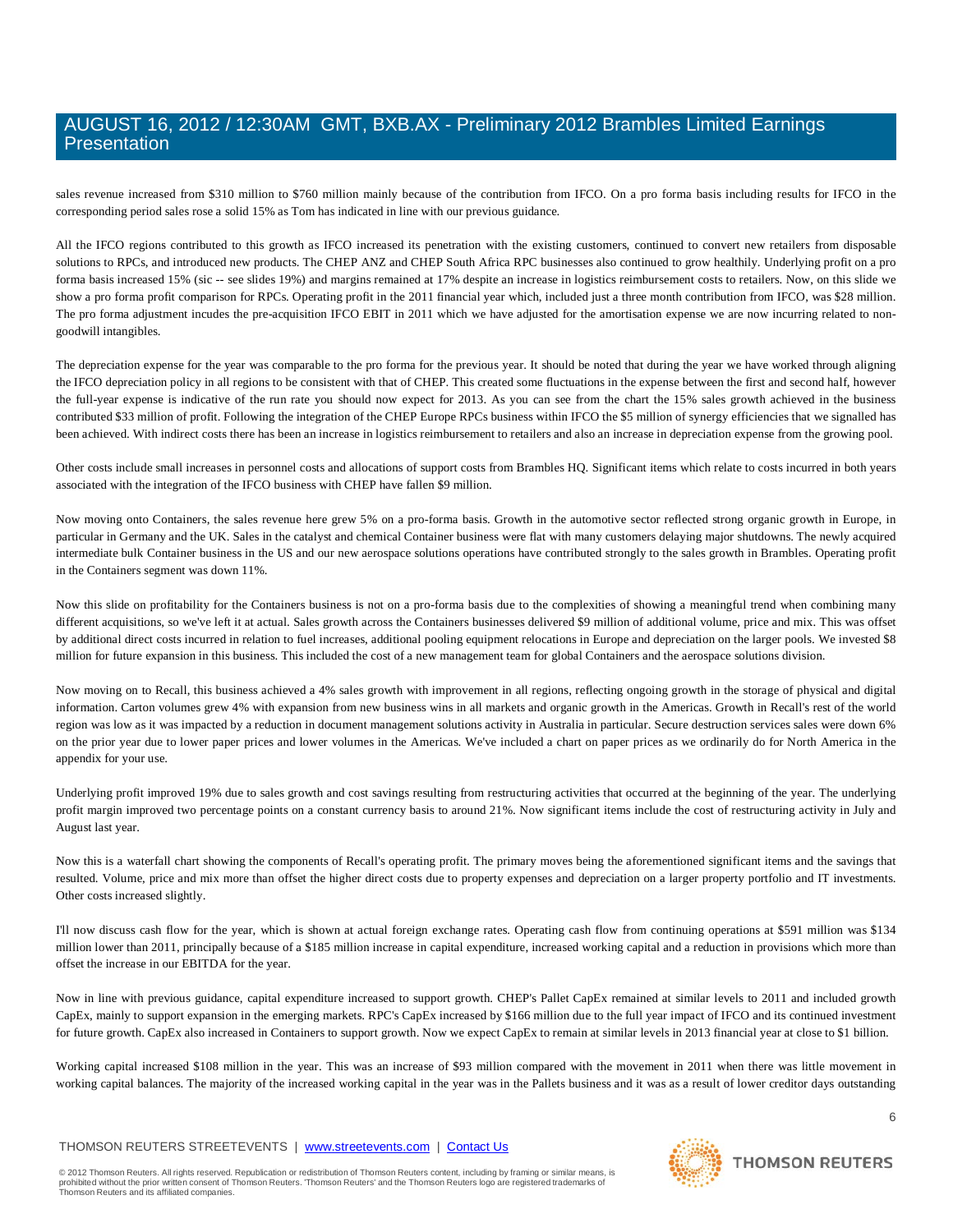in response to the tough economic conditions for our suppliers, and this is something we discussed at the first half year results. Creditor days in CHEP at 30 June 2012 were 61 compared to 68 in the prior corresponding period. We expect the increase in working capital in 2013 however to return to similar levels as 2011. It is important to note here that we have not seen any increase in bad debts in the period.

Now the irrecoverable pooling equipment expense fell slightly this year due to an encouraging reduction in Pallet losses in CHEP USA, and this resulted largely from our decision to reduce transfers to retailers who do not participate in the CHEP program.

The cash outflow in the provisions or other category reflects an increase in the bonus payments reflecting the improved 2011 financial performance, increased expenditure on software development and the settlement of some outstanding litigations for which we had previously provided. Now again, we expect that reductions in provisions will reduce in 2013 to levels similar to 2011.

Tax paid increased \$17 million because of the growth in the business while interest paid fell since 2011. We included \$48 million of costs associated with repaying IFCO's high yield debt. Dividends paid increased on the prior year because of the suspension of the dividend reinvestment plan, which was in place in the prior corresponding period, and there was also an increase in the 2011 final dividend and an impact from the stronger Australian dollar. We expect free cash flow in 2013 to improve significantly on that achievement of 2012.

Now this slide shows capital expenditure over recent years and we note here that this is on an accruals basis which excludes the timing of payments. Clearly in 2010 we had something of a one-off reduction in Cap-Ex, as a result of the lingering impacts on our growth rate of the global financial crisis. But what I want to emphasise about the 2011 and 2012 financial years, and our forecast for the 2013 financial year on the right, is that the increase in CapEx is entirely linked to growth projects. And that despite modest growth in the developed market Pallets business, CapEx is stable in that part of the business.

We've also included the elements of CapEx that we have identified for growth in emerging Pallet markets, RPCs and Containers on this chart, and you can see that in yellow. Now we incurred \$240 million of CapEx in these areas this year, which is in line with our previous guidance for \$550 million over the 2012 and 2013 financial years combined. Now we continue to expect \$300 million of growth CapEx in financial year 2013 out of a total of around \$1 billion of CapEx for the year. The increase in growth CapEx in 2013 reflects an expected increase to support further growth in Containers.

Now I'll now talk briefly about our balance sheet, which we strengthened during the year. As you can see from the chart, net debt at June 2012 was \$2.7 billion, down about \$300 million from the prior year, mainly because of the receipt of AUD326 million from the institutional component of the rights issue that occurred in June 2012. We received a further AUD113 million after year end as the proceeds from the retail component of the rights issue.

Now the impact on net debt from the negative free cash flow in the year was offset by the strong US dollar at June 2012, compared with June 2011. Net debt to EBITDA, which is the principle metric that we manage our debt portfolio by, was 1.7x. That's down from 2.2x last year, reflecting our lower level of debt and bringing us back within our target range. EBITDA interest cover reduced slightly to 10.3x largely because of the increase in interest expense. Exposure to interest rate movements is limited as about 50% of the Group debt is at fixed rates.

Now total committed credit facilities stood at \$4 billion at 30 June with \$1.2 billion undrawn, and the average duration of our debt portfolio was 3.7 years at the 30th of June. So thanks very much, and I'll now hand back to Tom.

#### **Tom Gorman** *- Brambles Limited - CEO*

Well thanks very much for that Greg. Before we wrap up today's presentation, what I'd like to do is take an opportunity to place a little bit more context around our outlook for FY13. I think there are three key points to note. The first is the continued resilience of our established operations. This is really for us driving a robust sales performance despite, frankly, the very weak economic conditions in many of our major developed markets. We are also continually working to make our operations more efficient against significant cost pressures and conditions in which do not support widespread pricing increases.

The second point that I'd like to make is our commitment to invest today to drive returns in the future. We will continue to make these investments to develop long term growth opportunities, whether in new countries or in new segments, and we are also investing to improve our asset management practices across the globe.

The third point is obvious, but I believe it's worth restating. And that is, that investment in the future does not come without cost today. The initial cost for our growth programs may be higher than what is often viewed as free growth that comes when conditions are more positive in our developed markets. Similarly, the task of improving our asset management is in fact complex, and in the short term this too requires added operating costs. But we are making progress on this front, and the eventual pay off in terms of capital efficiency is truly compelling.

#### THOMSON REUTERS STREETEVENTS | [www.streetevents.com](http://www.streetevents.com/) | [Contact Us](http://www010.streetevents.com/contact.asp)



### **THOMSON REUTERS**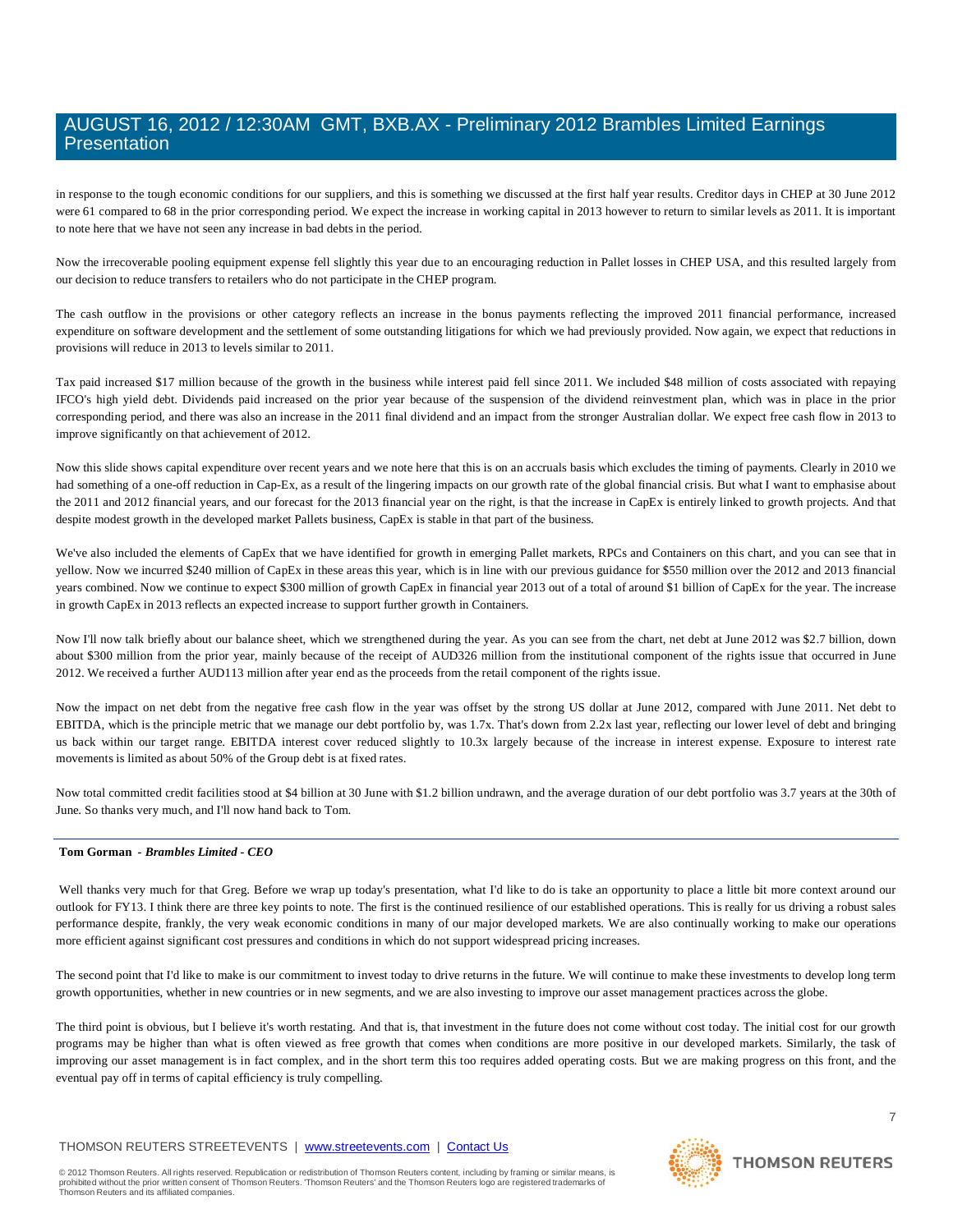Now let me talk in a little bit more detail about the context and outlook for each of our operating segments. The Pallet segments for the purpose of this discussion are split into the developed markets and the emerging markets. In the developed markets, we continue to expect new business wins in all regions, as we in fact saw in FY12. We will also continue to deliver our efficiencies. In FY13 we have another \$10 million each of incremental operations and logistics savings, and savings from the IFCO integration synergies, and this as I said is on track for us to deliver in FY13.

There is also a final \$28 million reduction in the cost of delivering the Better EveryDay program in CHEP USA. And we are in fact on track to deliver this as well. In Western Europe, we have made some initial progress in streamlining our business and making it more efficient. We are very focused on ramping up the delivery of those efficiencies in the FY13 year. To deliver to our objective of 200 to 300 basis point improvement in underlying profit margin by the end of FY14. But we do expect the realisation of those efficiencies to be weighted toward the FY14 year.

We also continue to monitor and take steps to mitigate the instability pertaining to currency and sovereign risk across Europe. We continue to sweep cash out of at risk countries and it's important for all of you to remember that our European revenue base is predominantly consumer staples, and that our assets are fungible across continental Europe. Without question, if conditions deteriorate further in a major country of CHEP's operations, such as Spain, then we will have to manage that challenge. But we are not over exposed, and we are taking the right steps to manage those risks today.

Now throughout the developed markets Pallets operations, we are also increasing our focus on asset management. Now following some initial success that we've had in the USA, from managing recyclers in a different manner, and from leveraging our white-wood footprint to reduce flows to non-participating distributors. These programs have contributed, as I mentioned earlier, to a modest reduction in losses in the US, which is why the IPEP expense was lower in 2012. At this point in time we have multiple initiatives underway, but it is really too early to commit to material ongoing improvements or to set public targets.

Capital efficiency in pooling operations is a very complex issue. In addition to reducing leakage or increase in turns, there are myriad other considerations, such as the cost of storing and transporting assets, the impact of new Pallets being used for imported goods, and some residual requirements that we have in the US for new Pallets for a few of our customers.

Nonetheless, we are investing prudently in driving improvement in this area. Now again, while that means somewhat higher operating costs in the short term, we are absolutely confident that this is the right strategy for the long term improvement of our core business.

I now would like to share with you some data on the developed markets Pallets operations, and I think that this would be helpful to put it in this context. What this slide shows is that as a rule we are growing our sales in our developed market Pallet operations over and above the rate of private consumption growth in each region. It also shows that what we are -- how we are achieving that is our ability to keep winning new business, and in fact as I've said previously, to grow our market share.

This has been a common trend over many years, the trend for us to expand faster than the rate of underlying consumption, because of our market share growth. However, as I have said already in the absence of stronger economic growth, this market share growth costs us a bit more in the short term compared with the growth that comes from our existing customers selling more of their products and our ability to obtain larger price increase than we are currently generating.

But I believe that these data highlight the resilience of our business. The attractiveness of the growth opportunities that exist, even in some of our more mature markets, and how well positioned we are for the time, as I've mentioned earlier, when economies do improve. Add to this the growth opportunities that exist in our pooling solution operations in the developing markets, as well as the opportunities we have with other products, and I will discuss both of these issues on the next three slides.

I believe what you have here is a very compelling picture of both the resilient underlying opportunities, as well as the strong new opportunities ahead of us. The one market in which we did not expand faster than the rate of consumption was Australia and New Zealand, whereas I think most of us in this room are aware that we are experiencing quite an impact from the mining boom trends, and that trend does in fact skew some of the economic data.

Now, let me move from the developed markets to our emerging markets in the Pallet business. As you can see on this chart on the left, what this chart shows is that emerging markets now represent 15% of our CHEP Pallet operations worldwide, and this is done at 30 June '11 FX rates.

Now assuming that we meet our 15% sales revenue growth target this financial year, the compound annual growth rate in emerging market sales revenue will be 16.5% over five years as the bar chart on the lower right shows, with all four of our growth regions -- Middle East, Africa, Latin America, Central and Eastern Europe and Asia, growth strongly. Our profitability varies here by business unit, with Middle East, Africa and Latin America containing the established and profitable South Africa and Mexico operations respectively. But Central and Eastern Europe and Asia are also profitable and margins are improving in those regions.

#### THOMSON REUTERS STREETEVENTS | [www.streetevents.com](http://www.streetevents.com/) | [Contact Us](http://www010.streetevents.com/contact.asp)

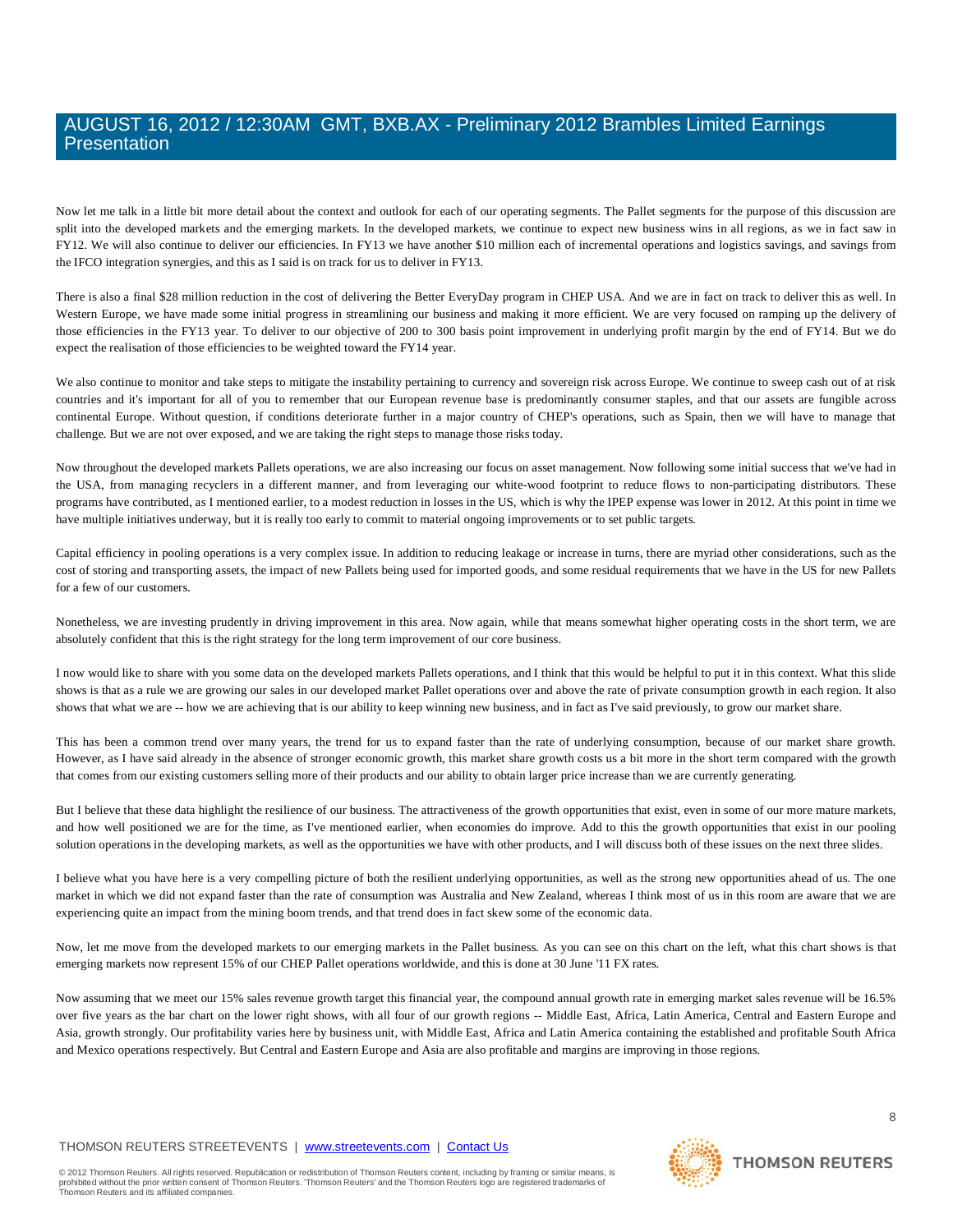As you have seen from the mix of customers that we are adding in these regions, our expansion is coming with major customers, such as Proctor and Gamble and Colgate Palmolive, which strengthens our relationship with these customers in markets that are immensely important to them for strategic reasons.

Now let me move to the RPC segment. Our RPC business unit is a simple and very positive story. We're on track to deliver another year of 15% constant currency sales revenue growth. The drivers of that growth remain increased penetration with existing retailers, increased roll out of new products such as the banana, berry and egg crates, which are shown on this slide, and we're also getting an increased presence in the under-penetrated regions, and most notably, this is in North America. As we grow, we expect long term improvements in profitability from an increase in scale and efficiencies.

Now moving onto the outlook for Containers. As with the FY12 result, Containers is a less simple picture as a result of the mixture of size and maturity of our various businesses in this business unit. The appointment this May of Jason Rabbino as the first Group President for this segment will assist us in developing a greater level of focus. In FY13 we expect a further doubling of the combined sales revenue of our new businesses, and again those include aerospace and Americas IBC and automotive. Albeit the growth that we get in the American automotive business will be somewhat behind our initial expectations.

We expect continued resilience and high levels of profitability from our established operations, those being the EMEA and ANZ auto and IBC operations and the CCC business in the US. But the outlook for FY13 is one of continued low margins, as we are in fact increasing our development costs in order to support the future growth that we want. We will continue to assess strategically both on acquisition opportunities in Containers as well, although these are likely to remain relatively small. This is a long term play for Brambles, and we are committed to stay the course, as we believe that we can continue to deliver growth and we can deliver strong returns over time.

Let me now move our focus to Recall. With Recall for the coming year, we expect modest growth at underlying profit margins broadly in line with the improved performance that we delivered in 2012. This is a period of consolidation for the business, to some extent, but we will continue to manage the business for ongoing improved return on investment. There is no plan to ramp up our CapEx aggressively in the year. We expect CapEx to be in line with the 2011 levels at about \$80 million. But we will make the investments necessary to support the profitable growth of Recall.

I'll now make some closing comments to place some context around our guidance, which as always is subject to unforeseen events and ongoing economic uncertainty. We expect continued constant currency sales revenue growth from all of our operating segments. We expect underlying profit to be in the range of \$1.01 billion to \$1.07 billion and again this is at 30 June 2012 foreign exchange rates, and on a like-for-like exchange rate, this is a 4% to 10% increase on the 2012 results of \$972 million.

This growth rate reflects both the continued resilient sales increases that we expect to generate and the investments we are making in growing in improving our businesses around the globe. In FY13 we anticipate the incremental impact of that investment versus the investments we made for growth in FY12, will be around \$25 million. We expect net finance costs to be lower in FY13 to about \$125 million because of lower average debt levels and lower effective interest rates. We expect an effective tax rate for the year of about 28%.

Next financial year in 2014, we expect continued sales and profit growth, with an improved Group margins, as our new businesses continue to leverage the investments we are making today and we continue to deliver further efficiencies in our developed businesses.

So now to summarise. We have delivered results in line with our expectations for the 2012 financial year and we have committed to further growth in 2013 and 2014 despite the ongoing weakness and uncertainty in our main operating markets. We have delivered a strong turnaround in our largest operations, which is the CHEP USA Pallet business, and we are taking steps to drive further efficiencies throughout business and around the globe.

We are investing strongly in growing and improving the business, and we believe this investment will deliver improved returns for our shareholders over time. I'd like to thank you very much for joining us today, and I think it's now appropriate that we open for questions.

### **QUESTION AND ANSWER**

#### **Greg Hayes** *- Brambles Limited - CFO*

Can we start with questions from the floor. If you could say your name and institution before you ask that'd be great.

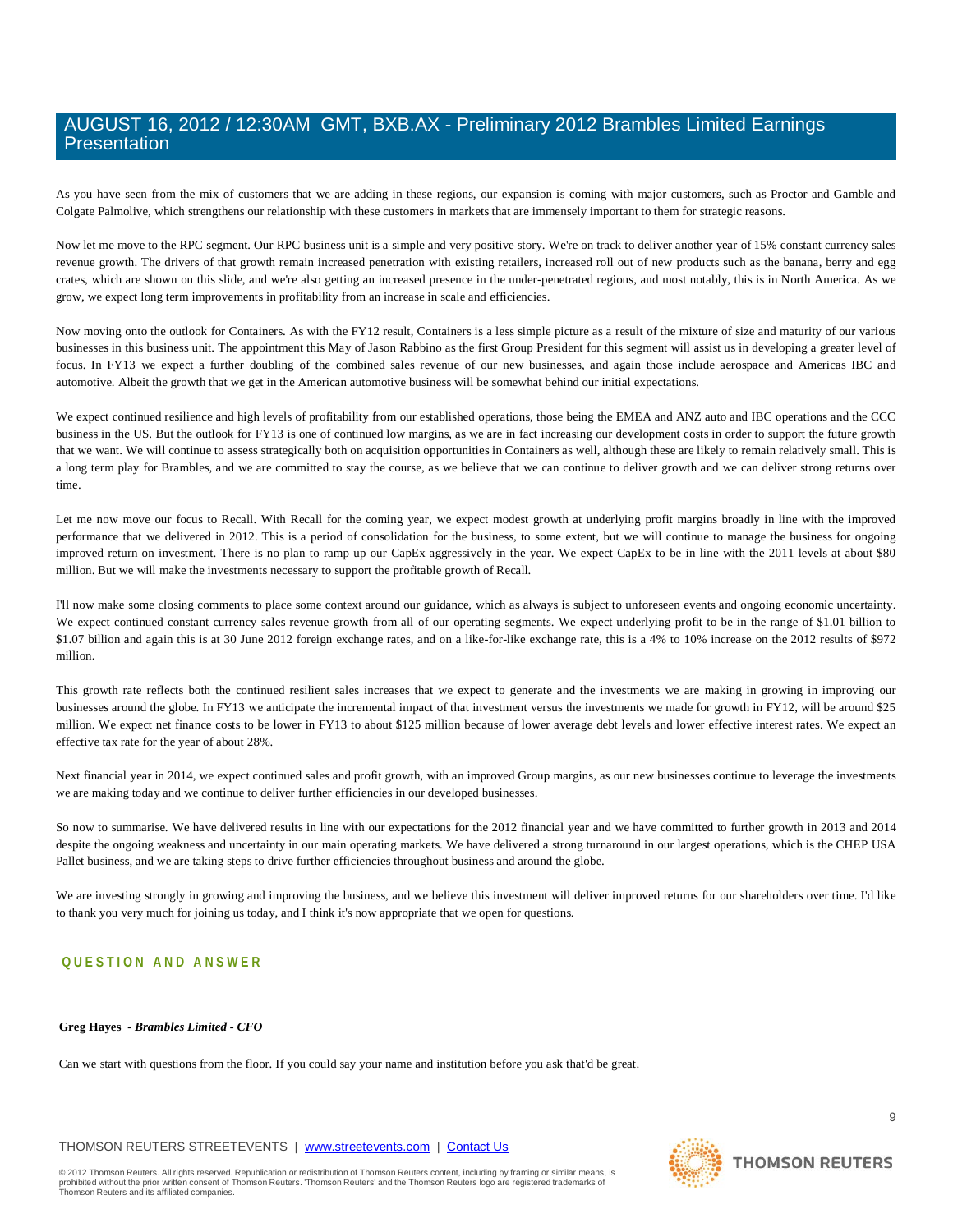#### **Matthew Spence** *- Merrill Lynch - Analyst*

Hi guys, it's Matt Spence from Merrill Lynch. Can I just -- on the guidance, if I total up Better EveryDay which you said at \$28 million and then IFCO integration and some Pallets efficiency, I'm already getting about five and a bit EBIT margin growth in FY13. So where are the pressures that you're seeing in the business that mean that the range is 4% to 10%?

#### **Tom Gorman** *- Brambles Limited - CEO*

I think there are a couple -- first of all thanks for your question Matt. I think there are a couple of things there which we clearly have identified for you today. As we've said we are continuing to invest in growth in the business, and that incremental investment for us this year is about \$25 million as we've identified. And those are investments that we're experiencing as we build our businesses out in CEE and Asia for example, and clearly as we continue to grow our businesses in the Container space. And then the range that we've given you on growth from the 4% to 10% range, I mean that really as we typically do, that range covers for any economic uncertainty. Our assumption for underlying organic growth across the board is relatively muted in FY13.

#### **Matthew Spence** *- Merrill Lynch - Analyst*

So sorry, the \$25 million that you just mentioned as investment, is that investment or is that OpEx?

#### **Tom Gorman** *- Brambles Limited - CEO*

That would show up as operating expense, so what you're really -- we're not talking in CapEx, we're talking about building businesses, people on the ground, overhead expenses in advance of revenue.

#### **Greg Hayes** *- Brambles Limited - CFO*

Yes, I mean the capital associated with that is included in those CapEx forecasts, but this is OpEx yeah.

#### **Matthew Spence** *- Merrill Lynch - Analyst*

And then raw materials were up 60-something per cent in the year and you talked about it as an issue in the first half, but is it an ongoing issue still?

#### **Tom Gorman** *- Brambles Limited - CEO*

I think when it comes to the commodities that affect our business, I think you've seen a couple of things and the increase in costs in lumber, fuel and labour, which are the primary inputs on the CHEP Pallets side of the business. We've indicated where those costs were in the first half, and they came in roughly where we expected them to be on a full-year basis. We were able to deliver a bit more of efficiencies against those costs particularly in Europe at the back end of the year, and that led to the improvement in our margins in EMEA second half versus first half.

The other thing that obviously affects us from a commodity standpoint is paper prices, and we've given you a bunch of data in the appendices to see that, but if you look at the movement in paper prices, from the beginning of FY12 to the end of FY12, it was quite material.

#### **Matthew Spence** *- Merrill Lynch - Analyst*

Okay, and just one last one, so Greg can you just confirm the \$90 million increase in working capital, that was solely because you were paying creditors a week earlier than FY11?

#### **Greg Hayes** *- Brambles Limited - CFO*

THOMSON REUTERS STREETEVENTS | [www.streetevents.com](http://www.streetevents.com/) | [Contact Us](http://www010.streetevents.com/contact.asp)

© 2012 Thomson Reuters. All rights reserved. Republication or redistribution of Thomson Reuters content, including by framing or similar means, is<br>prohibited without the prior written consent of Thomson Reuters: 'Thomson R Thomson Reuters and its affiliated companies.

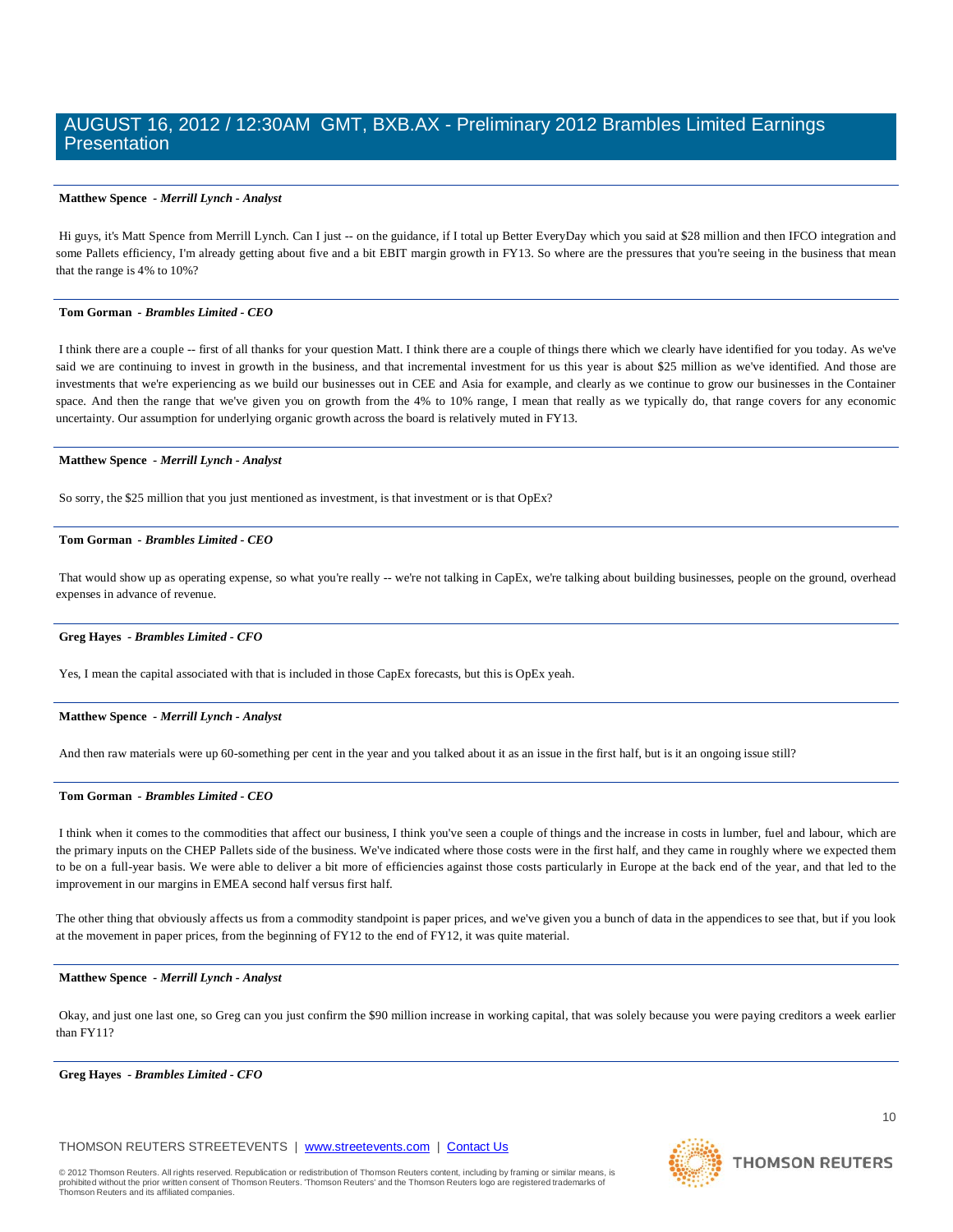Yes I mean that was the major cause, and that's what indicated at the half, yeah.

#### **Matthew Spence** *- Merrill Lynch - Analyst*

Okay, thanks.

#### **Russell Shaw** *- Macquarie - Analyst*

Russell Shaw, Macquarie. Just two questions, looking at the momentum from some of the underlying operating divisions, particularly CHEP France and also the RPC division in North America. CHEP France looks like it went from flat in the first half to a negative [4%] in the second. Can you talk a little around volume versus pricing pressures there and then RPCs in North America, it sounded from the, I guess, the investor briefings in March that there was some disappointment about the 20% growth rate there. Yet, when you look at the second half, it looks like that's actually come down further to about 12% so maybe if you could just comment around that.

#### **Tom Gorman** *- Brambles Limited - CEO*

Yes. I might talk about RPCs first and maybe just comment on disappointment. I mean, as you can imagine, internally, we have high expectations for all of our businesses. So any disappointment that you would have read is probably more relative to where we expect the business to be. But if you step back and look at the commitments that we've made, we've delivered against those commitments and we are very, very confident in the continued growth of the RPC business and particularly confident in the growth of that business in North America. The customers are there. We were a little bit slow on boarding some of that through the year, but we remain extremely confident of our ability to continue to grow out RPC. They're adding new customers, they're launching new products and we remain confident in our ability to deliver the 15% is unquestioned.

Relative to France, there are several things that are happening there. Clearly, the economic environment in all of Europe remains challenging. There was some incremental pricing pressure in France as well that we experienced, particularly in the second half of the year. But when you look at what is traditional Europe for us, as we've been clearly indicating, that there are still some challenges there and our outlook in FY13, again for organic growth and pricing is relatively muted. We're confident of our ability to continue to grow. But that is because we're adding new customers.

#### **Russell Shaw** *- Macquarie - Analyst*

Thanks and then just finally, on the investment costs, or business development costs, if you like, going from roughly \$25 million to \$50 million next year. Do you think that's the appropriate rate of expectation we should have, going into '14, in order to support that degree of growth and those emerging markets?

#### **Tom Gorman** *- Brambles Limited - CEO*

Yes. I think we're very confident on the level that we're putting in. I think we're doing it prudently. I mean, look, the key message for us here is, we're in uncertain times. There is no question about that. There is a lot of economic uncertainty there. But if you look at our businesses across the world, we are extremely well-positioned and I think it would be a missed opportunity for us to pull in our horns at this point in time. But by no means are we doing anything but moving forward prudently. So, we've gotten good people on the ground. We have good structures in place. We're proving our ability to win new customers and we're proving our ability to improve margins as we build scale.

I think when you see our business when we come out of the other end of this economic malaise, not only will we have a better run business and a more efficient business, but we're going to have a heck of a lot more customers and we're going to build our businesses that didn't even exist for us two or three years ago and we're going to continue to do that and I believe that we're doing it prudently.

#### **Scott Carroll** *- JP Morgan - Analyst*

Scott Carroll, JP Morgan. Just quickly on the EMEA, the improvement in margins that you're targeting there. Is there any costs to come out in terms of that business development that will help you get there? Or is that -- could you maybe just outline the drivers to get that 2% to 3% improvement?

#### THOMSON REUTERS STREETEVENTS | [www.streetevents.com](http://www.streetevents.com/) | [Contact Us](http://www010.streetevents.com/contact.asp)



**THOMSON REUTERS**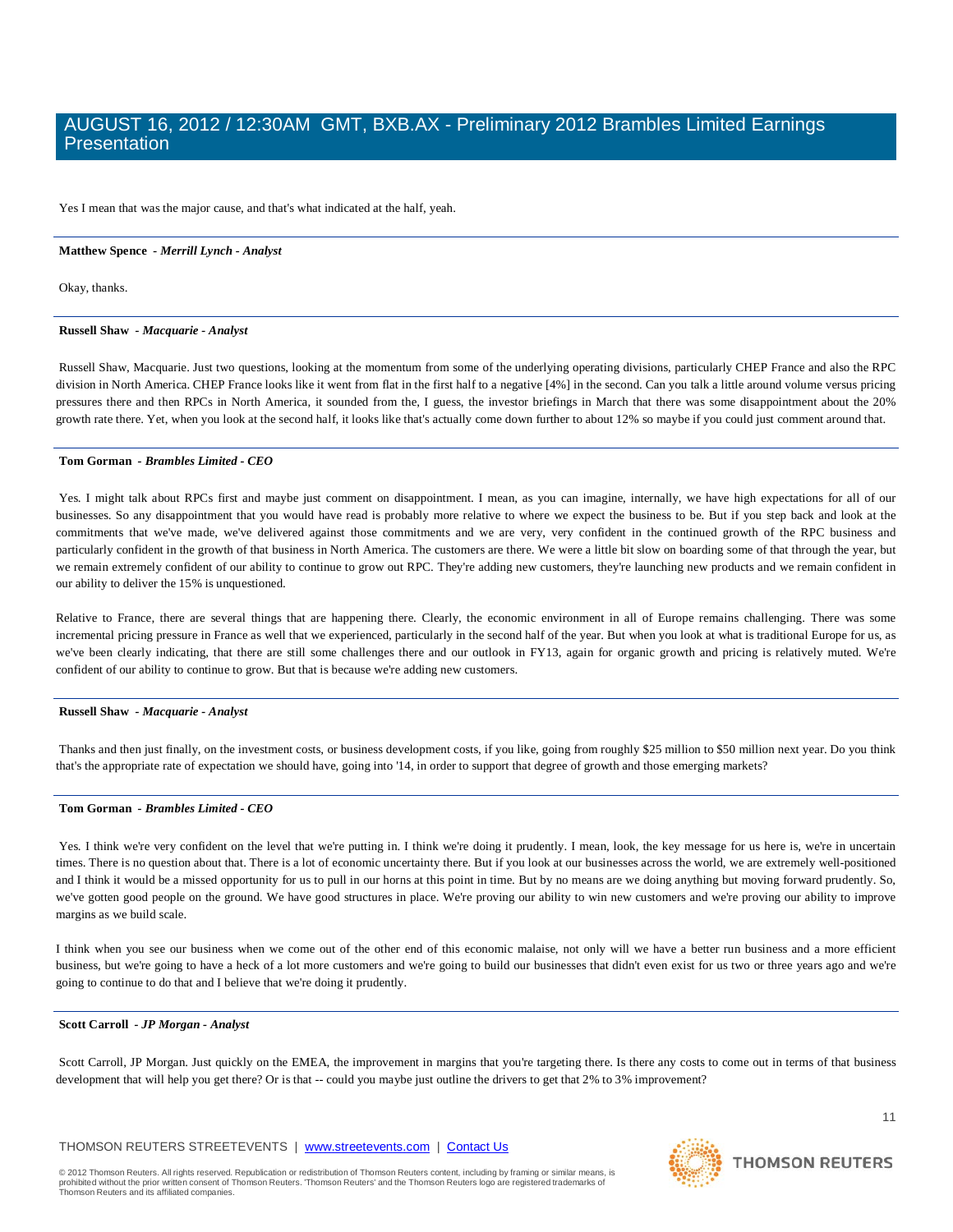#### **Tom Gorman** *- Brambles Limited - CEO*

Yes. Look, I think again, this is a relatively straightforward issue. We call it EMEA. But in fact, you can't paint it all with one brush. The growth opportunities for us that exist in Central and Eastern Europe are quite significant. Our major customers are pulling us there. It's a profitable business for us. We can leverage overheads quite simply, as opposed to building businesses from scratch. It's a very good move for us and for us not to invest in that, it would be foolhardy, I believe, at this point. We should take advantage and exploit the opportunities that we have.

What we have to do then is with the rest of Europe, if you want to call it Western verses Eastern Europe, we have to continually make those businesses more efficient. Our view of the Western European economies is that they're going to remain muted from an organic standpoint for a period of time and we've come to grips with that and now we have to structure our business, particularly on the overhead front, in the shape that fits the size of the businesses that we have there. So there's more work to be done on that. The work is -- look, it started in FY12 and you could see our margin improvement in the second half versus the first half. It will continue through FY13. But it really starts delivering in FY14.

So our commitment of 200 to 300 basis point improvement is going to come -- the majority of that is going to come in FY14. But I think you should remember that we're doing that while we're investing in CEE. So look, we could improve margins and just not invest for the future. We're not going to do that. We are going to continue to make the prudent investments to deliver the businesses that give our shareholders outstanding returns and we have to make our core business more efficient. We have never backed away from that. It's just going to take some time to deliver it. But we're committed to it.

#### **Scott Carroll** *- JP Morgan - Analyst*

So you're suggesting it's Western Europe where a lot of the margin improvement will come from and you'll see just a gradual improvement in margins in Eastern Europe?

#### **Tom Gorman** *- Brambles Limited - CEO*

No. You're going to get two things. You're going to get margin improvement in Europe, in Eastern Europe, as those businesses build to scale and you're going to get improvement in Western Europe as frankly we make the business more efficient and take cost out. So they're quite two different stories. One is a growth story, leveraging the scale on the overhead base that you're building. The other one -- we are still growing in Western Europe, mind you. But you're really bringing cost down. So, it's two different stories.

#### **Scott Carroll** *- JP Morgan - Analyst*

At a high level, could you possibly just split out which contribution's coming? Is it mainly from Western Europe? Or is 50/50, roughly?

#### **Tom Gorman** *- Brambles Limited - CEO*

Look, the answer to your question is yes, we can split it up.

#### **Scott Ryall** *- CLSA - Analyst*

Thank you. Scott Ryall from CLSA. Tom, just -- maybe it's a different take on Matt's question. But if I try to not use the word adjusted or like-for-like or pro forma or anything like that, I think in 2012 your underlying growth rate looked like it was 11% in constant currency terms, based on what I can see in your result. Looking forward, you are doing 4% to 10%. The investment in CEE and those sorts of things is not new. I'm just wondering, looking at the growth rates alone, what is it that's changed for fiscal '13 versus fiscal '12?

**Tom Gorman** *- Brambles Limited - CEO* 

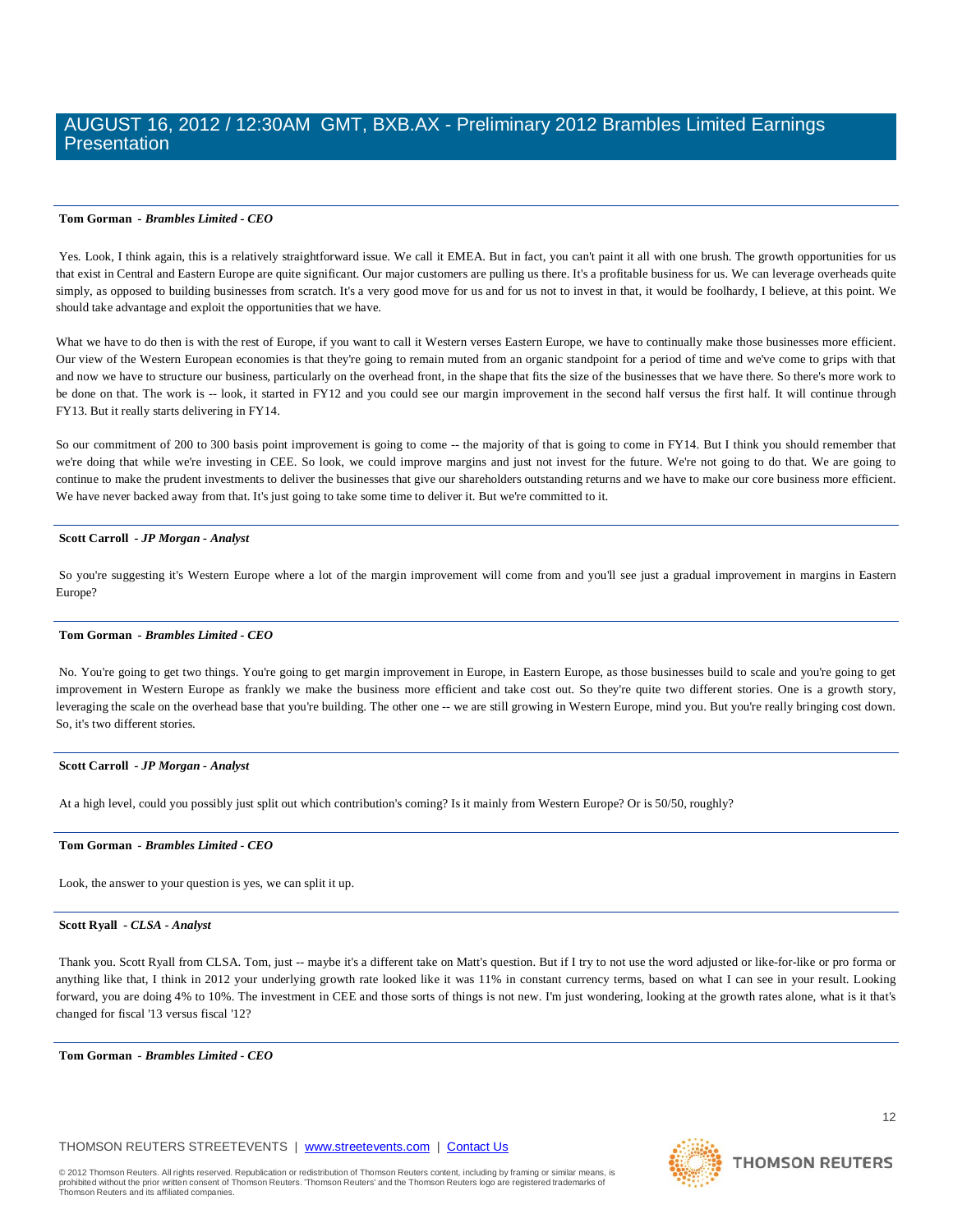Well, I think that again, the growth that we're delivering year-on-year, we're still continuing to deliver the 15% growth in RPCs, we believe we'll continue to deliver the underlying profit growth in the emerging markets again, in a range of 15% in total. We have given you a range for underlying profit growth here of, again, the 4% to 10% range and you guys have all the building blocks, because we give them to you. So we're going to get the Better EveryDay efficiencies. We're going to get the efficiencies associated with the IFCO synergies and the organisational synergies and then we are going to get continued top line growth and that falls through to the bottom line and again, in the range of 4% to 10% on a like-for-like basis.

Do you want to comment on the FY12 underlying profit growth?

#### **Greg Hayes** *- Brambles Limited - CFO*

No that's alright. I mean what Scott said is 11%, which is what we said. I think you've answered it.

#### **Scott Ryall** *- CLSA - Analyst*

So without putting words in your mouth perhaps, is it -- as the new businesses gain scale, then the growth rates that you -- that will impact your growth more so now than what it has historically? Is that a fair way of looking at it?

#### **Tom Gorman** *- Brambles Limited - CEO*

Yes. Look, I think you're getting at it. There is a mix of facts here, if that is what you're getting at. There is clearly a mix effect. But I will tell you that the mix effect is not that powerful though, because what happens when you step back -- take Central and Eastern Europe, for example. We're getting very high growth in that market. But it's a relatively small percentage of our total revenue base. So, those margins are lower today, if you take a CEE and compare and that to the margins in Spain and the UK. So it's a relatively small percentage. So, as you improve those margins, you're getting improving margins. You are correct to point that out.

But as the mix improves, those margins still lag the sort of the historical margins. We've been in those markets for years and we have very, very efficient network optimum networks there, which we then have to optimise on the Eastern part of Europe and we're absolutely working on that, so we're pleased with the progress in terms of margin improvement in those markets. But they're still relatively small and as they grow to scale, for some time, they'll still be below the more mature markets. So you are getting a bit of a mixed effect. But it's not that significant, given the overall size of the business.

#### **Scott Ryall** *- CLSA - Analyst*

Okay and then could you just help me through the payout ratio? [Slight] dividend on last year, but EPS up quite strongly.

#### **Greg Hayes** *- Brambles Limited - CFO*

Sure. Dividend, I mean it's a vexed question for us, because we pay our dividend in Australian cents and our profit is, obviously, designated in US Dollars. So the exchange rate does have a significant impact on our overall payout ratio. When you look at the dividend in absolute dollars, it's going up, because we now have more shares on issue. So, with a 5% rights issue, you could easily say that the dividend has gone up by 5% relatively. The Board, in making the decision, is just conscious of the exchange rate and the impact that that's having on the payout ratio. We believe keeping the dividend at that level, given the increased number of shares, was the appropriate thing do to do.

#### **Unidentified Company Representative**

We might now shift to some questions from the phone. The first question on the phone is from Andrew Gibson of Goldman Sachs . Andrew, do you want to go ahead and ask your question?

**Andrew Gibson** *- Goldman Sachs - Analyst* 

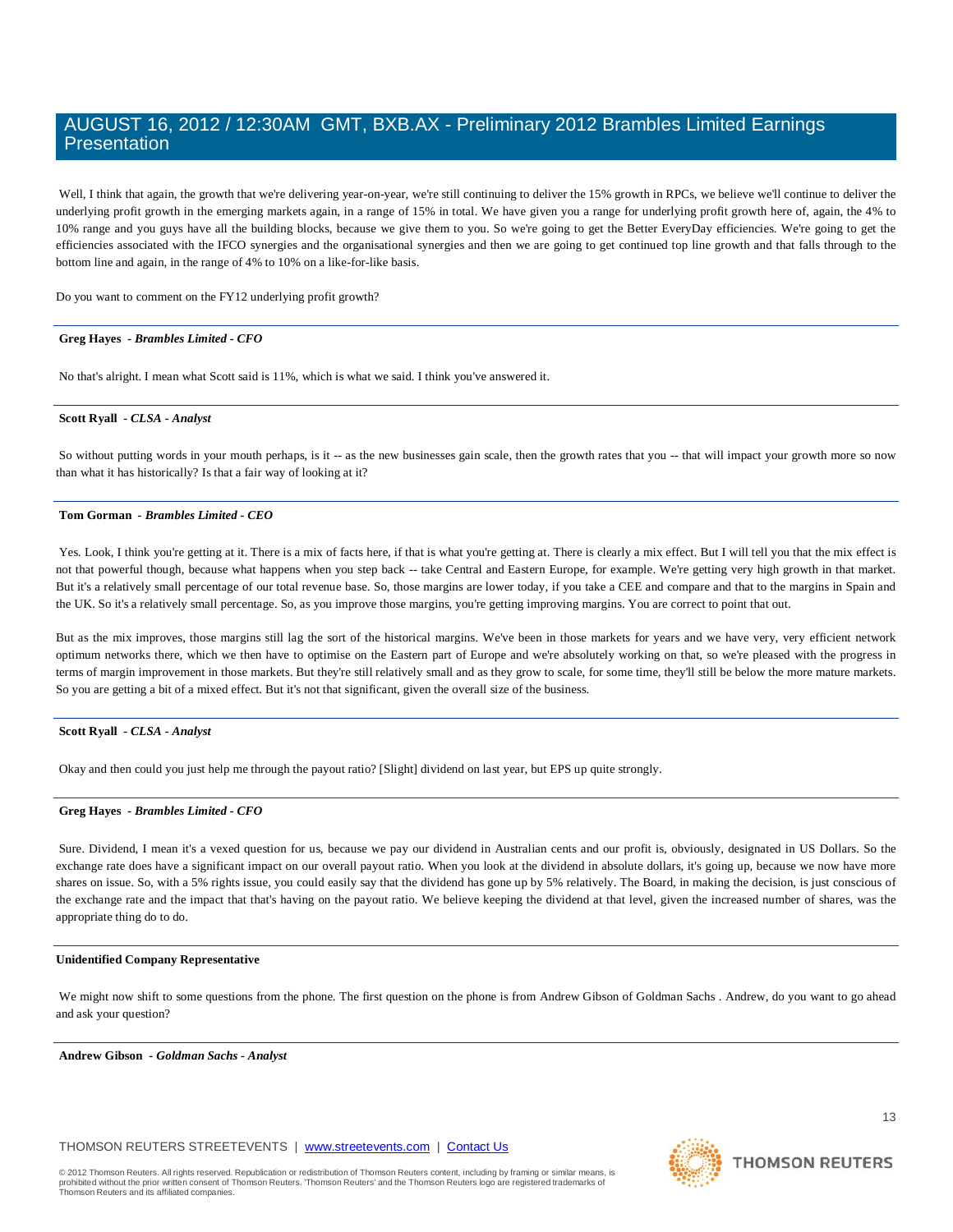Sure. Hi guys. I've got a few questions, if I may. First of all just on the RPCs, would it be fair to assume that, I think, D&A was \$48 million in the first half, \$38 million in the second half. So, question one on that is do we annualise what we saw in the second half, just assuming steady FX?

#### **Greg Hayes** *- Brambles Limited - CFO*

Andrew, just on that. I mean I specifically made the comment that you should take the full year run rate for that. What happened was that we had a higher depreciation expense in the first half, if you recall, because we had normalised some of the practices in the RPC business to be consistent with those of the CHEP. But we then extended that across all of the regions, which actually resulted in a bit of a reduction overall in the second half. But I think you should feel comfortable about taking the annual number, going forward.

#### **Andrew Gibson** *- Goldman Sachs - Analyst*

Thank you, Greg. I was going to ask what that implies for the margins, going forward. But I guess it's a bit murky on that basis. I'm--

#### **Greg Hayes** *- Brambles Limited - CFO*

It's not that murky, because you've got the same -- you've effectively got the same depreciation that you got in '12, rolling into '13.

#### **Andrew Gibson** *- Goldman Sachs - Analyst*

Okay. Just with regard to the business development costs of \$25 million, sorry, just to clarify, is that an ongoing expense now?

#### **Tom Gorman** *- Brambles Limited - CEO*

Look, I think -- we're not going to give details in the forecast Andrew, beyond '13. But look, I think we'll continue to evaluate all the opportunities in front of us. But particularly in the container space, building out those businesses is not a one year exercise. So we will continue to have investment in growth each year ahead of us. But we're not in a position to forecast that beyond '13.

#### **Andrew Gibson** *- Goldman Sachs - Analyst*

Okay and I know you said you didn't want to comment too extensively on the progress you're making on asset control, but do you expect a further reduction in the loss rating, to fiscal '13?

#### **Tom Gorman** *- Brambles Limited - CEO*

I'm sorry. Could you just repeat the question? I understand it is on asset control. I didn't hear it all.

#### **Andrew Gibson** *- Goldman Sachs - Analyst*

Yes. Would you be expecting a further reduction in loss rates, going into fiscal 13?

#### **Tom Gorman** *- Brambles Limited - CEO*

Yes look, what we absolutely expect is that the work that we're doing is going to yield results and the reason we haven't really -- I think you guys have gotten to know us now over the last three years, that when we believe that we have something that we can clearly deliver, we come forward and share it in a very transparent manner. We have a number of initiatives underway. Those of you that attended the investment market briefing, we talked about in Zurich and we are getting some positive results, particularly out of the US and I think what's going to take us, Andrew. This is a year really to see what we can drive in terms of those and obviously, internally,

#### THOMSON REUTERS STREETEVENTS | [www.streetevents.com](http://www.streetevents.com/) | [Contact Us](http://www010.streetevents.com/contact.asp)



**THOMSON REUTERS**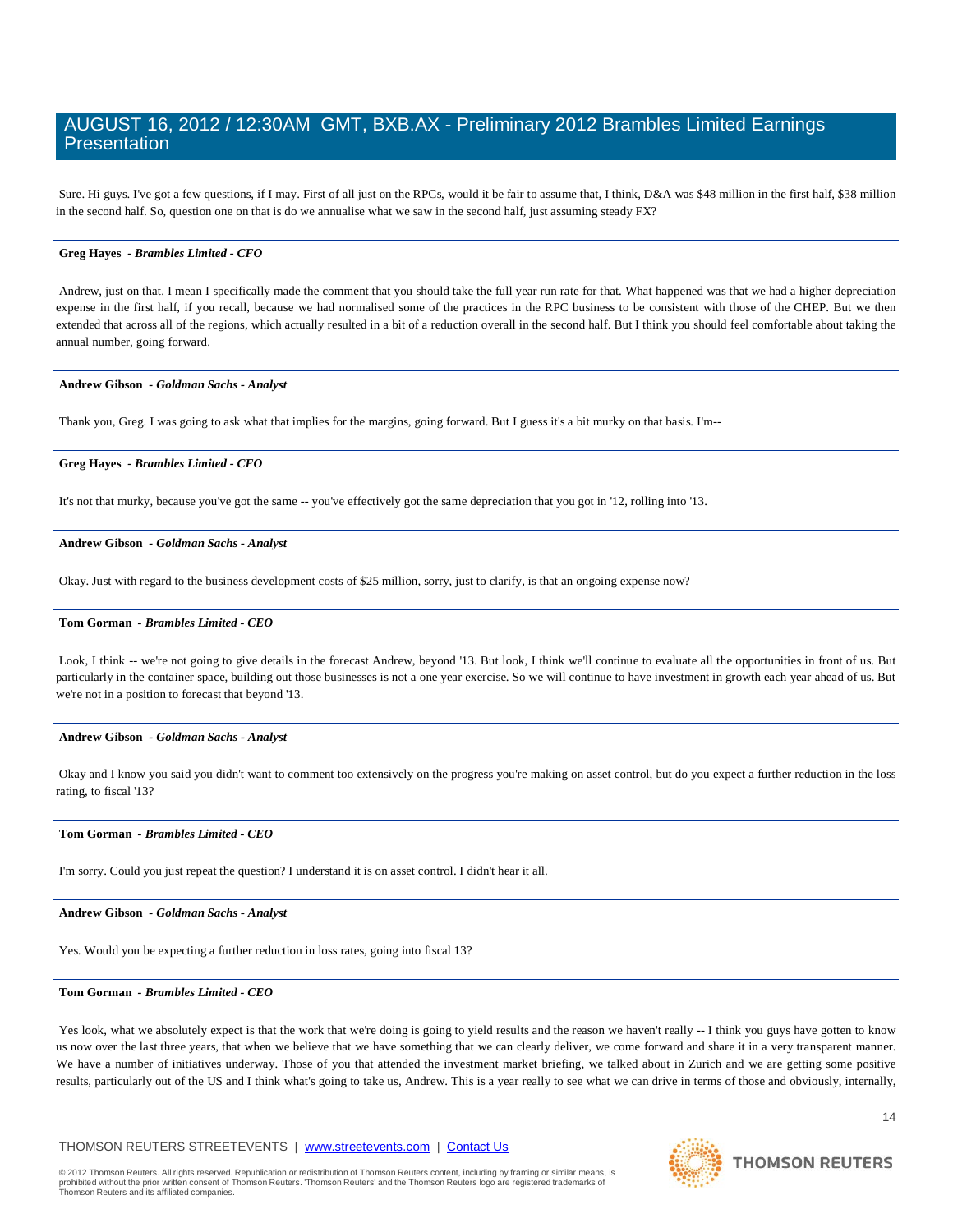we're pushing aggressively to improve our asset control and management capabilities. But I think when we're in a position to really make a commitment for an ongoing improvement, I'm sure you'll hear about it.

#### **Greg Hayes** *- Brambles Limited - CFO*

I think -- just to add to that Andrew, the specific comment we made in this release is that the IPEP reduction was largely as a result of us channelling less into the nonparticipating distributors in the US. That, as a course of action, compared to some of the other actions that we are in the process of evaluating, is relatively straightforward. The other complexities which Tom outlined in his presentation, are going to take us longer to get to a point where we'll be comfortable giving forecasts to the market.

#### **Andrew Gibson** *- Goldman Sachs - Analyst*

And one final question, if I may. You've commented on EMEA. I was just wondering, you have provided a little bit of a feel as to what your margin expectations are in fiscal '13 and that you suggest that 2% to 3% improvements pushed to the back end of '14.

#### **Tom Gorman** *- Brambles Limited - CEO*

Yes look, in terms of the 200 to 300 basis points, it's going to be a relatively small improvement in FY13. But bulk of it Andrew, is going to come in FY14.

#### **Andrew Gibson** *- Goldman Sachs - Analyst*

Okay. Thank you.

#### **Unidentified Company Representative**

Thanks Andrew. The next question on the phone is from Simon Mitchell from UBS.

#### **Simon Mitchell** *- UBS - Analyst*

Thanks. Good morning. Most of my questions have been answered. But just a few more, if could. Just the annualised value was of business wins in Recall. It just looks like it's gone from \$45 million in the first half, down to \$24Â million for the full year. If you could just comment on whether that decline has been a material loss in the second half?

#### **Tom Gorman** *- Brambles Limited - CEO*

Yes. The Recall business -- I'm sorry.

#### **Greg Hayes** *- Brambles Limited - CFO*

Yes. I think -- just before Tom answers that, the definition, Andrew -- I mean Simon -- is that you can't just take the net new business wins in the year and kind of double it, because what you get in that calculation is a carry-over from the prior year plus the percentage that was remaining for that, which was won in the current year rolling through. So it's not appropriate to just kind of double it.

#### **Tom Gorman** *- Brambles Limited - CEO*

There is also another unique feature in the Recall business. So, Recall wins both the contracted business, so business that they sign up for a significant period of time. Then with their customers that they have, they also do quite a bit of project work and activity work. So you think of a major financial institution, it's taking on a major

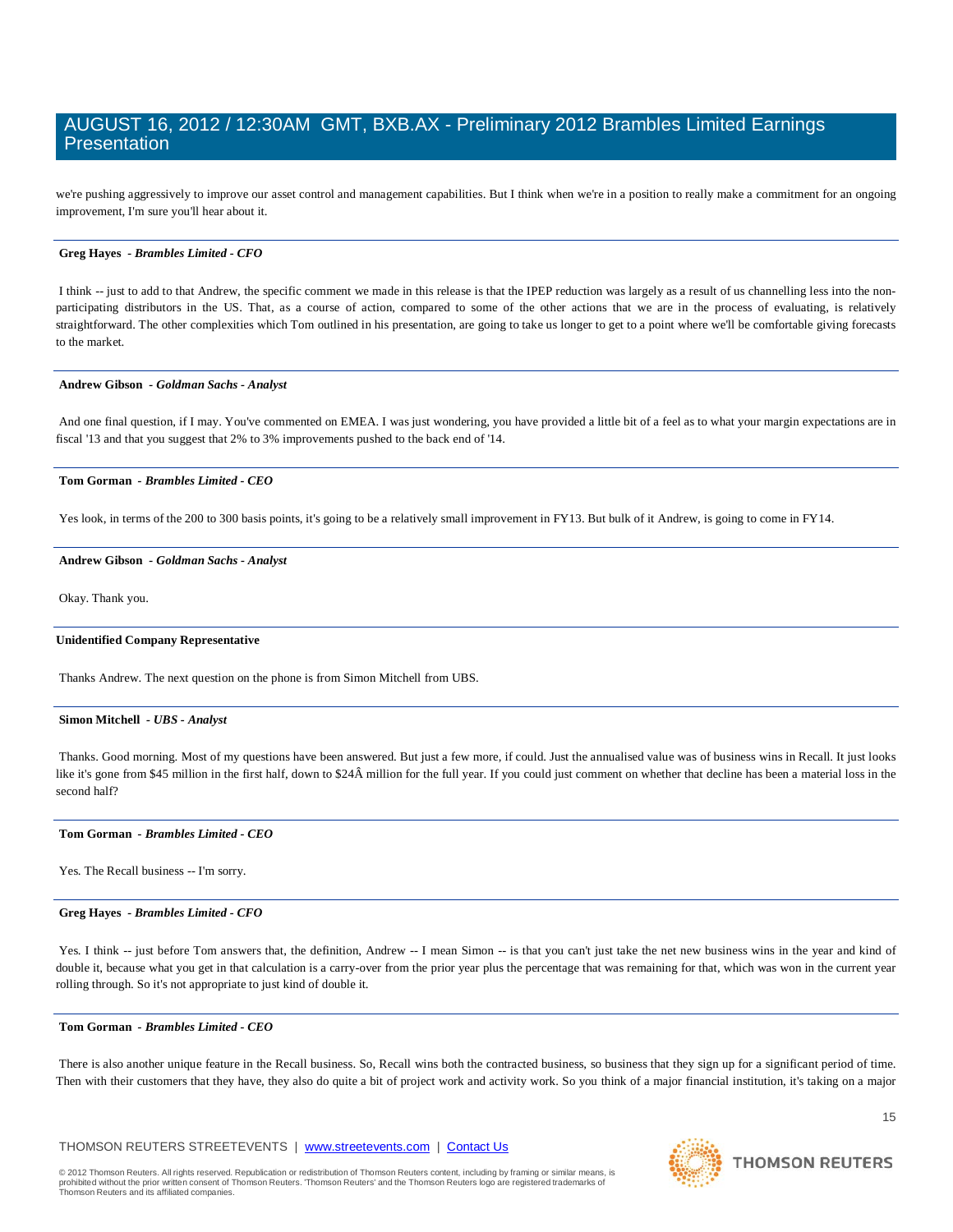project, as it might relate to mortgage reconciliations or something like that, that many of you are familiar with in the United States. That does then generate a lot of contract work and Recall has a history of producing that contract work in the range of \$15 million to \$20Â million annually. That is then not included in the annualised value of new business wins. They work on that throughout the year.

I think the key message to take from the Recall business is that there is still top line growth. We are committing to that growth in the FY13 numbers and we're also committing to deliver the profitability levels, which now is a plus 20% on an underlying profit margin, in line with what we delivered in FY12.

#### **Simon Mitchell** *- UBS - Analyst*

Sure, okay and just secondly, the CHEP Americas revenue growth. If you track it on a quarterly basis through the financial year, it looks like it's continues to accelerate through each quarter. So I think you started the September quarter with about plus 4%. It looks like you've achieved of around about 10% of the June quarter. I imagine all of that has been boosted by the ConAgra and the PepsiCo contract. Any comment on when you would expect that sort of alleviated growth level to drop off, as you start to cycle those contracts starting?

#### **Tom Gorman** *- Brambles Limited - CEO*

Yes well, I think you know the business quite well. There is a bunch of things going on. One is the PMS business, as well, which you need to factor in, which is a significant revenue base and they had a couple of big wins as the year progressed and they continue to grow their business and it's a well-managed business. The Pepsi contract is quite large and that is -- we won that during the year. So you are seeing the on-boarding of Pepsi really from the March/April time period. So that is affecting that growth.

But we continue to have, and I must say, relatively strong growth expectations for the US and net new business wins to continue to be very powerful for them. We've talked pretty clearly about one of their primary competitors and the customers that remain there and we've talked openly about our desire to bring those customers back into the CHEP family and the team is very focused on that growth. So our expectations continue to be high. Frankly, across the Pallet business, when you look at the mix of our expectations, it's not based on pricing and organic growth. Our expectations are that we can continue to win customers, bring non-pooled customers into a pooled environment and also win customers from our competitors.

#### **Simon Mitchell** *- UBS - Analyst*

Okay. Thanks.

#### **Unidentified Company Representative**

Thank you Simon. The next question on the phone is from Cameron McDonald from Deutsche Bank. Please go ahead Cameron.

#### **Cameron McDonald** *- Deutsche Bank - Analsyt*

Hi guys. Just two questions if I can. Just going back to the net new business wins and the annualised net new business wins, can we take the incremental \$130 million of revenue and if you put the margins applied to that, that generates another \$23 odd million worth of underlying profit flowing through into the coming year. Secondly, can you just talk about the payback expectations around the business development costs and growth CapEx and how long you expect that to take?

#### **Tom Gorman** *- Brambles Limited - CEO*

Yes. I think I'll take the second question first and then maybe just I'll hand the first one over to Greg. But what I would do Cameron, is just to maybe turn your attention to the stuff that we shared at the investment market briefing, which for those of you that didn't participate, is available online. But you might recall at that session that Greg actually laid out kind of what our expectations are in all of the new business segments for returns. Clearly, we have expectations that when we're investing we can get 20% plus return on capital and there is a time period to deliver that.

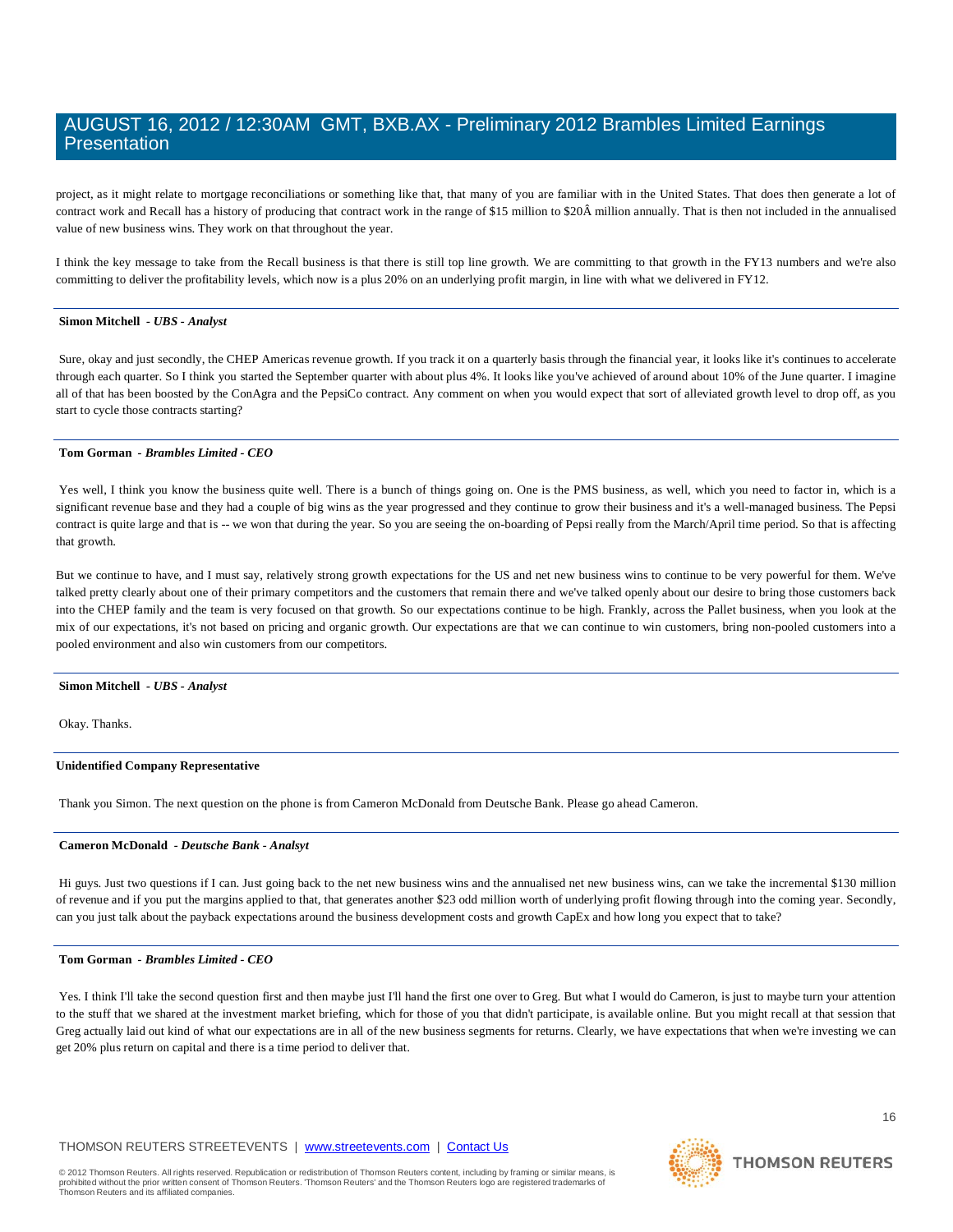So, I would just put you back to those documents and if need be Cameron, we can cover that offline with you and walk you through it again. But it's not going to happen. Obviously, we're not going to build these businesses in one year. But we do see in the near term that these businesses, the margins are improving and that's in fact they are. We want to build all our businesses to a 20% plus return on capital.

#### **Greg Hayes** *- Brambles Limited - CFO*

I'll answer the first bit Cameron. There is a lot of factors to take into account when you try and project forward the net annualised numbers, because they will impact so long as we continue to grow as well, because for us to get any -- to get the sales growth that we're looking for in the year, we need to get more sales than those that have just come through in the net annualised number. But if you just look through the segments and you have a look at Americas, you've got -- PMS is included in those numbers. If you look at the EMEA, you do have the Central and Eastern Europe and Asia Pacific, you have China. So, you can't just extrapolate margins quite as simply as what you might -- are likely to do in this analysis.

We give you quite a bit of detail in here about the relative growth performance of those very sectors and I think Tom has gone to great pains to explain that the margins in those emerging businesses are just not as strong yet, as the margins in the developed markets. So, you can't just apply that simple margin metric.

#### **Cameron McDonald** *- Deutsche Bank - Analsyt*

Thanks.

#### **Unidentified Company Representative**

The next question is from Matt Crowe from CBA.

#### **Matt Crowe** *- CBA - Analyst*

Good morning everyone, just looking at slides 9 and 10, there is a lot of new business wins. But they overwhelmingly come from emerging markets, with the exception of the US ones, which you got back from a competitor. Is -- should we take that, I guess, the lack of wins from the more mature markets. Is that because their economies are just so tough, it's harder to take a -- to snag a bit of share? Or is it a reflection of the maturity of those businesses? Because (inaudible) RPCs, you seem to be winning customers in France, Italy and the UK and those sort of more traditional markets, or traditional markets for the Pallet business, but not so in the Pallet business. Can you just take me through that a little bit?

#### **Tom Gorman** *- Brambles Limited - CEO*

Well look, I think winning business, I kind of think it all starts with market penetration and market penetration and our market shares vary quite a bit by platform types. So what I mean by that is Pallets verses RPCs, verses IBCs and other containers and then also, the competitive environment is quite different in all of those markets. The US market is quite unique. I think it's a story that's well known by virtually everyone that follows us. We have implemented now and what I think is an extremely successful turnaround of that business and that turnaround of the business has allowed us to win back customers that we lost three, four years ago. That's both a factor of our ability to produce both a product and a service in line with customer expectations, as well as the struggles that our competitors had and the combination of those two have driven us to winning back a significant amount of business in the US and, as I said, our outlook is, we want to get the rest of it back as well and the team in the US is very focused on that.

When you look at the RPC business growth, it's really quite different. RPC growth in the US -- the US is not a large user, at least not on the same scale of penetration that you see in Western Europe. So the business that we're winning there will -- take Safeway, take Kroger as an example. We'll get one commodity type, one type of fruit and veg, let's say, that we're in and we start off managing lettuce flows for them and then we move to different fruits and vegetables. So that is expansion really, with a customer and then on top of that, we can bring new products to bear within those customers.

So, I don't think it's a simple story just to say you can get this amount of net new wins or this amount in a mature market. Each of the markets, unfortunately in terms of explaining it, they really have quite a different set of competitive dynamics. We're doing a good job of winning that business back in the US. There is no question about it. Where we have very strong penetration, we're working hard to defend our business and that means both on the Pallet and the RPC side. We have an aggressive

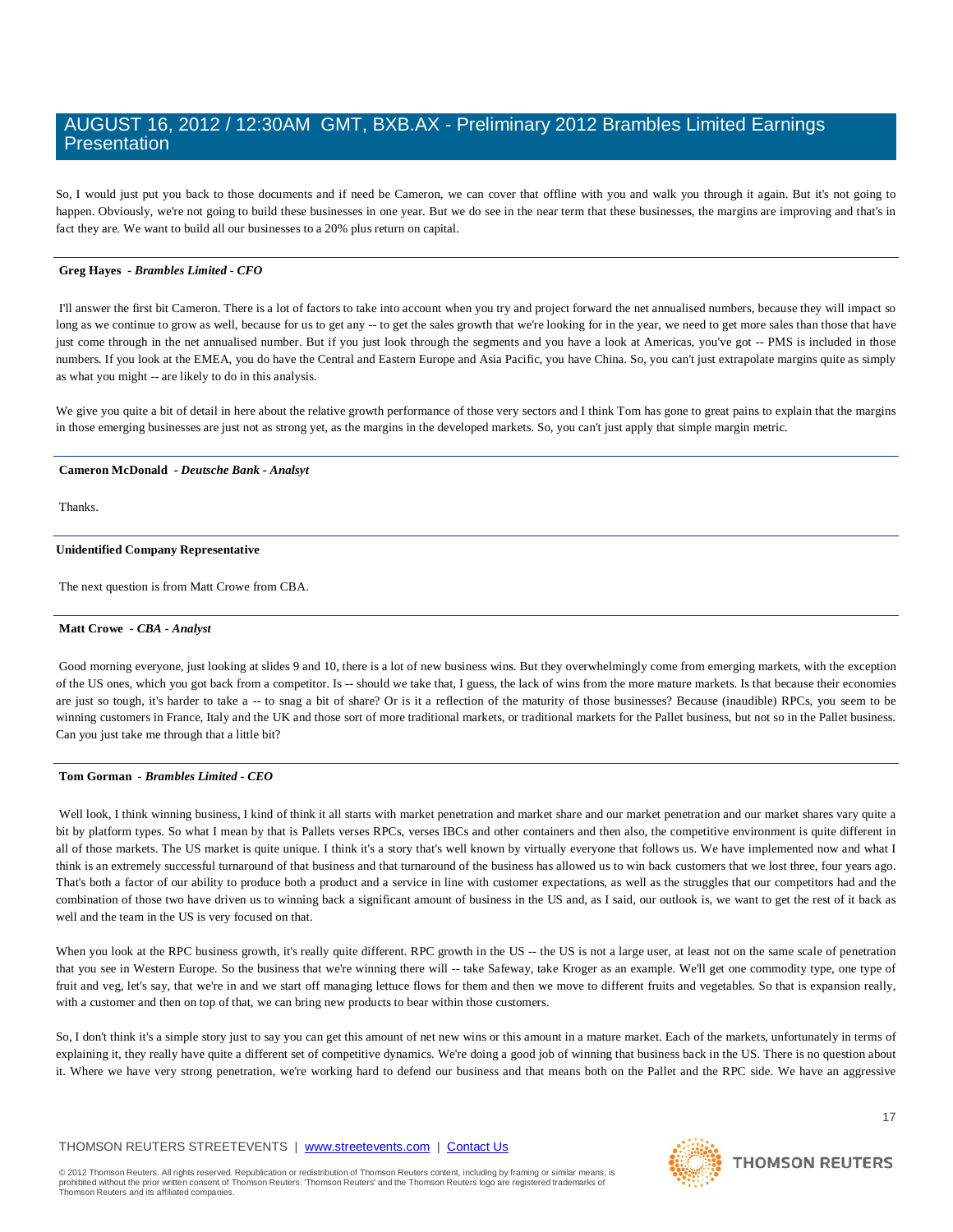competitor in Europe on the RPC side and we have competitors everywhere on the Pallet side. So we work hard to defend that business. So unfortunately, it's just not that simple an answer.

#### **Matt Crowe** *- CBA - Analyst*

Okay, just as a follow up. You haven't, I guess, highlighted any European Pallet wins from mature markets -- from the Western European countries. Is that -- am I just to assume that there is more a matter of defending what you've got, rather than picking up more market share in those Western European markets? Or are they there? They just haven't been singled out in the slide?

#### **Tom Gorman** *- Brambles Limited - CEO*

I think if you look at our Western European Pallet business, in particular, so if you go to markets like Spain and the UK, which are the two largest markets for us in the UK. Our market penetration there is very, very strong and our businesses are very strong. So you are not incorrect to make the assumption that the focus on that business is to defend the business that we have and protect the business that we have. We do still add customers. So we do still have net new wins in those developed markets and we can share some of those names with you, that we've brought on line and we also have talked to you previously about new vertical expansion. We've talked about before, the business that we've won in Spain with Inditex, which is -- and obviously there is [Arabrand].

So there are continual opportunities for us to grow there. But when you have a very strong penetration, the fact is that then growing from that market is that much more difficult, if you compare it to expanding our business in Turkey, where we really are the only pooled player. So we have a relatively well market share and we're the only player there. So the opportunity for us to build out that business, frankly, is more significant than in some of the mature markets.

#### **Matt Crowe** *- CBA - Analyst*

Just finally, on the Pallet pool, there is a fair bit of CapEx this year and the Pallet pool has actually shrunk and America is up very slightly, (inaudible) a fair bit in Europe and about 5% up in Asia Pac. How should we interpret that? Is the CapEx going into non-Pallet sources? Or -- because it looks like quite a bit of growth CapEx. But we're not really seeing growth in the Pallet pool.

#### **Greg Hayes** *- Brambles Limited - CFO*

Matt, are you are just looking at the Pallet numbers that we give you? Is that what you are working from?

#### **Matt Crowe** *- CBA - Analyst*

Yes.

#### **Greg Hayes** *- Brambles Limited - CFO*

The European figures, in particular, they need a little bit of explaining, because we show in our accounts, and the numbers that you see are the gross number of pallets and we carry and IPEP provision against those and we have just centralised the ownership of those pallets for administrative reasons in Belgium and as a result of doing that, we've actually written off the IPEP provision against those gross pallets. So the number is -- it looks like it's coming down, but in fact what's really happening is that the actual pallets in circulation hasn't changed. It's more an accounting outcome there in Europe. So there's no change in the net number of pallets that we have in Europe.

In Asia Pac, again, we haven't increased as much in that region. I think we've shown you that that the growth that we've had in Australia and New Zealand has been muted and so we do have less.

#### **Matt Crowe** *- CBA - Analyst*

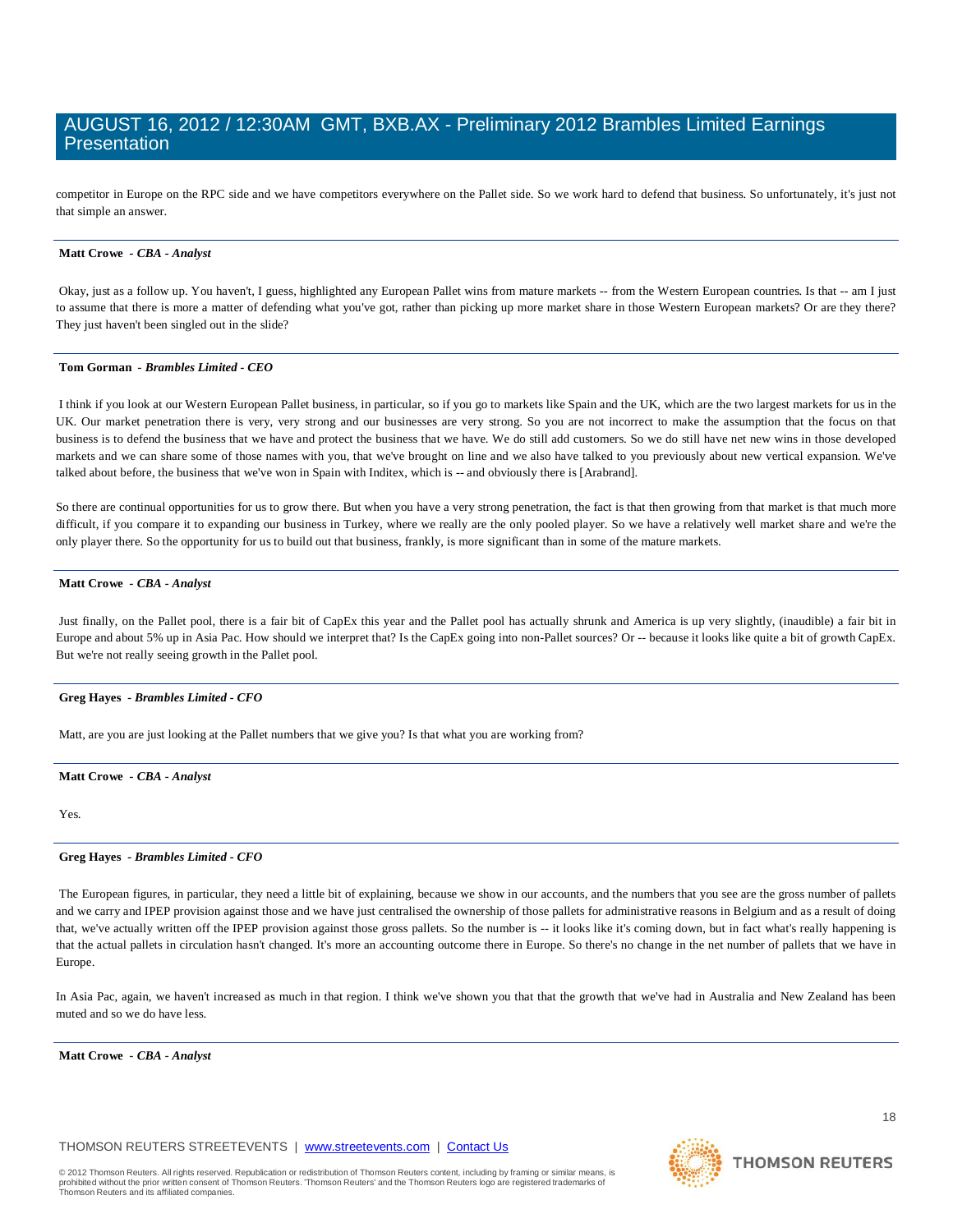Yes. It was more the European number I was asking about. Thanks for that.

#### **Tom Gorman** *- Brambles Limited - CEO*

Then, we also share with you the mix of spending across all platform types. There is data in the presentation.

#### **Unidentified Company Representative**

Thanks Matt. We've got Dave Fraser from Nomura. Dave.

#### **David Fraser** *- Nomura Securities - Analyst*

Good morning guys. Just one quick question, I think, sort of following on from Simon Mitchell's question on Recall. In full year '12, leading into the sale, were any growth programs, I guess, scaled back and were operating costs associated with those growth programs that, I guess, you'll have to reboot and we'll see coming through on '13?

#### **Tom Gorman** *- Brambles Limited - CEO*

Nothing really significantly. We're -- the business is back now part of Brambles. So you will see some overhead costs increase. There are some growth opportunities that we now are going to take advantage of. But we really see growth broadly in line with the top line growth that we delivered in FY12 and again, I'll just repeat Dave, that the view is that for us, delivering at 20% plus underlying profit margin is key. So there is not a significant amount of change that we would make with the trajectory, that we experienced in '12.

#### **David Fraser** *- Nomura Securities - Analyst*

Okay and just one other question, I guess jumping. In Zurich I remember, I think PMS had picked up one customer from CHEP and, I guess, obviously it's a significantly lower return in the PMS business and a very good return on invested capital, of course, but lower margin. Have we seen any customers being moved across from the PMS into the CHEP business?

#### **Tom Gorman** *- Brambles Limited - CEO*

It's interesting. I'll just maybe come back to your first question about margins though. We had a significant customer that we have been -- look, we work very closely with the IFCO PMS business. I'll start with that comment. But the assumption that you're making, that it goes from high margin to low margin, I would be careful of that assumption, because if a customer is moving from a pooled solution to a white-wood solution and we're doing that cooperatively with IFCO, it really means that it's the customer that shouldn't be pooled and so what does that mean? So it's a customer that's taking a pooled asset and those assets, a proportion of those assets are moving out of our system. We refer to those as going into the NPD, with a non-participating distributor channel.

That actually, is a very expensive channel for us to be in. So when we can combine resources with IFCO and actually present a more complete product offering or service offering to our customer, for those assets that stay with major distributors where pooling makes sense, you can be on blue. For those assets that are really going out of the system, the better solution frankly for us and for the customer, because they ultimately get a cheaper solution and we get a more robust return solution as well. Those combinations are still happening.

In terms of CHEP just winning pure business back from IFCO, look, we still compete in the market place. But at the end of the day, there are winners and losers on white-wood and there are winners and losers on blue and what we mean by that is there are customers that do benefit from pooling and those customers we want to have on CHEP. If we're forcing a customer onto a pooled solution, in the long run, that's not good for them or for us. So we're not particularly winning business per se from IFCO. But we clearly are cooperating with them to get a more holistic response for some of our customers.

**David Fraser** *- Nomura Securities - Analyst* 

#### THOMSON REUTERS STREETEVENTS | [www.streetevents.com](http://www.streetevents.com/) | [Contact Us](http://www010.streetevents.com/contact.asp)

© 2012 Thomson Reuters. All rights reserved. Republication or redistribution of Thomson Reuters content, including by framing or similar means, is<br>prohibited without the prior written consent of Thomson Reuters. 'Thomson R profits and the protection of Thomson Reuters. 'Thomson's members received consent, including by including of consent<br>ten consent of Thomson Reuters. 'Thomson Reuters' and the Thomson Reuters logo are registered trademar Thomson Reuters and its affiliated companies.

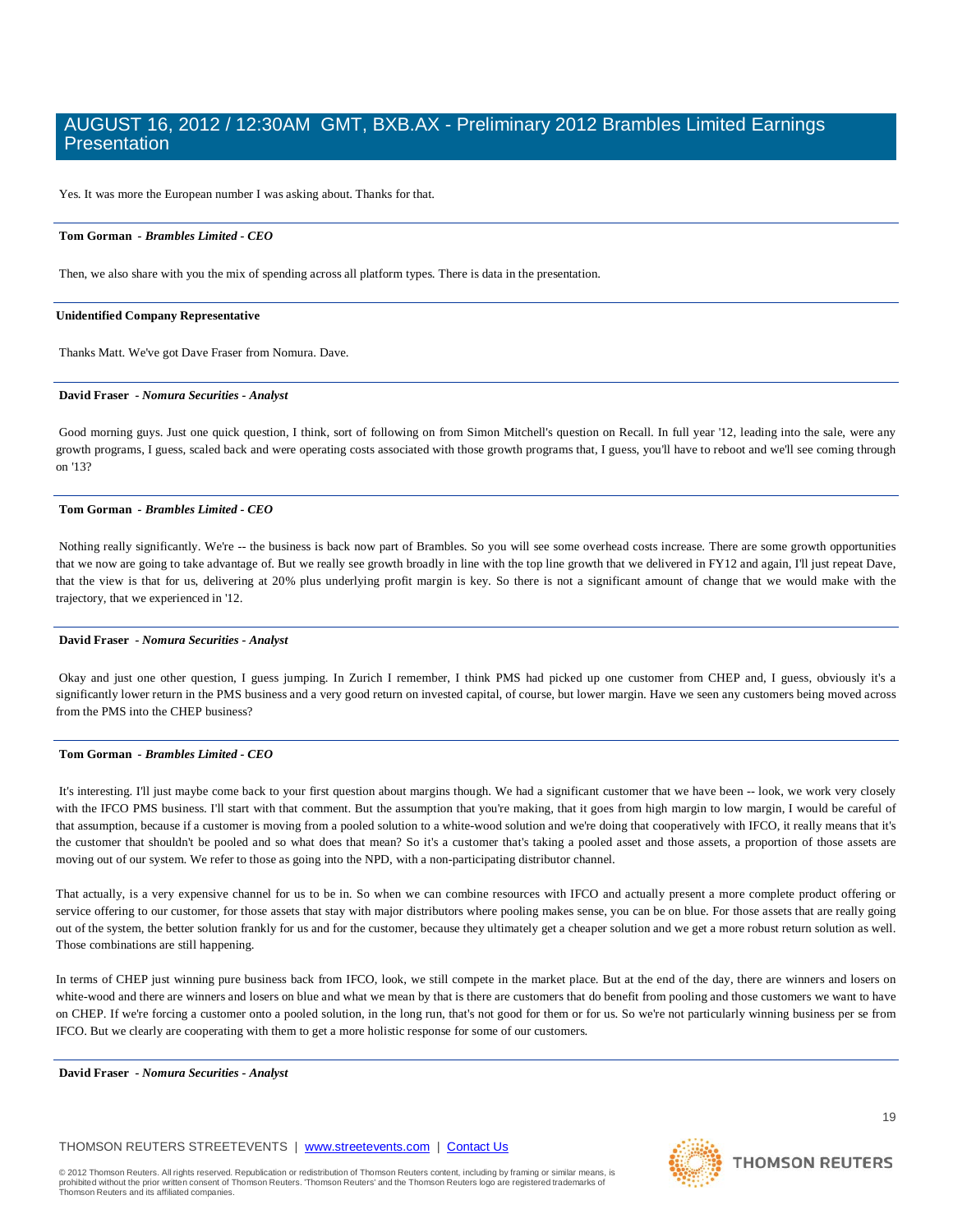Great. Thank you.

#### **Unidentified Company Representative**

The final question on the phones, Scott Kelly from Morgan Stanley. Scott.

#### **Scott Kelly** *- Morgan Stanley - Analyst*

Good morning guys. Just two really quick questions. The first relates to the business development cost guidance of FY13. In 2012 you of the emerging market and expansion investment. I'm assuming that the business development costs is exactly the same as those items?

#### **Tom Gorman** *- Brambles Limited - CEO*

Yes. Broadly, yes that is correct.

#### **Scott Kelly** *- Morgan Stanley - Analyst*

Yes, okay. Secondly, on slide 32, you've got a breakdown of market share and pricing and organic. I'm sure that you can, but I'm wondering if you are willing to share the price and volume breakdown specifically for USA and Western Europe?

#### **Tom Gorman** *- Brambles Limited - CEO*

You do the analysis on your waterfalls. It's a [no-brainer]. We'll just do it for the Americas. We have shared with you analysis and what we refer to as waterfalls. But we do it by Americas and you're asking for a more granular breakout below the business units we report?

#### **Scott Kelly** *- Morgan Stanley - Analyst*

Yes. On the back of your notes, you've got a breakdown by Americas and EMEA, so I was hoping to specifically get US and Western Europe.

#### **Tom Gorman** *- Brambles Limited - CEO*

Look, we obviously -- this is the way we report our business. But we'll consider the question you are asking.

#### **Scott Kelly** *- Morgan Stanley - Analyst*

Yes. No problem. I'll talk to you in a couple of hours.

#### **Tom Gorman** *- Brambles Limited - CEO*

So we have a short time to consider it, apparently.

#### **Unidentified Company Representative**

Any more questions in the room? No. I think we're good to go and wrap this up.